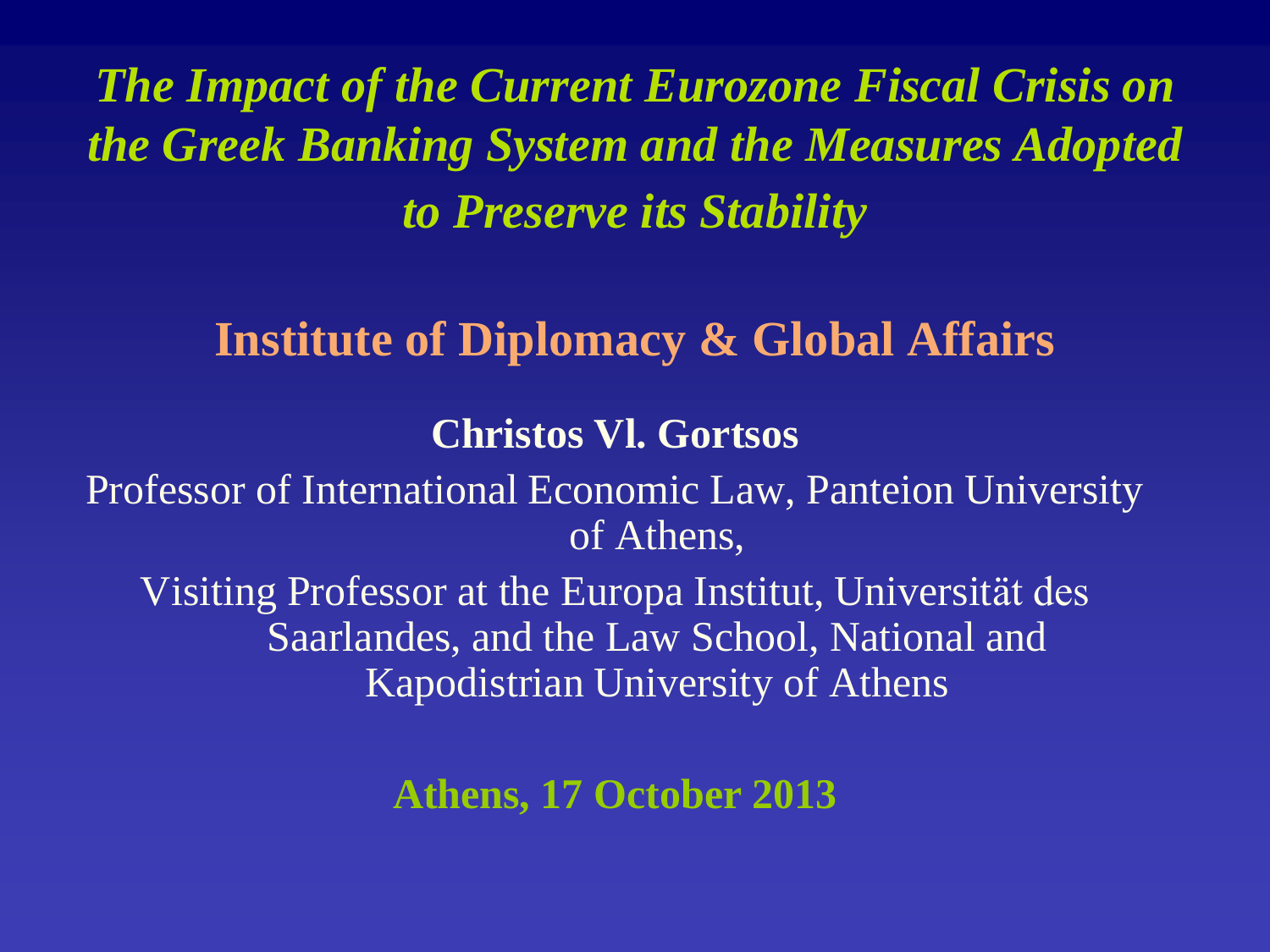# **TABLE OF CONTENTS**

- A. Basic economic data on Greece in a historical context
- B. The impact of the recent international (2007-2009) financial crisis on the banking system: general considerations
- C. The impact of the current European fiscal crisis on the Greek banking sector
- D. Measures adopted to preserve the stability of the Greek banking sector in 2008 (in the middle of the recent international financial crisis)
- E. Institutional arrangements after the Eurozone fiscal crisis
- F. Concluding remarks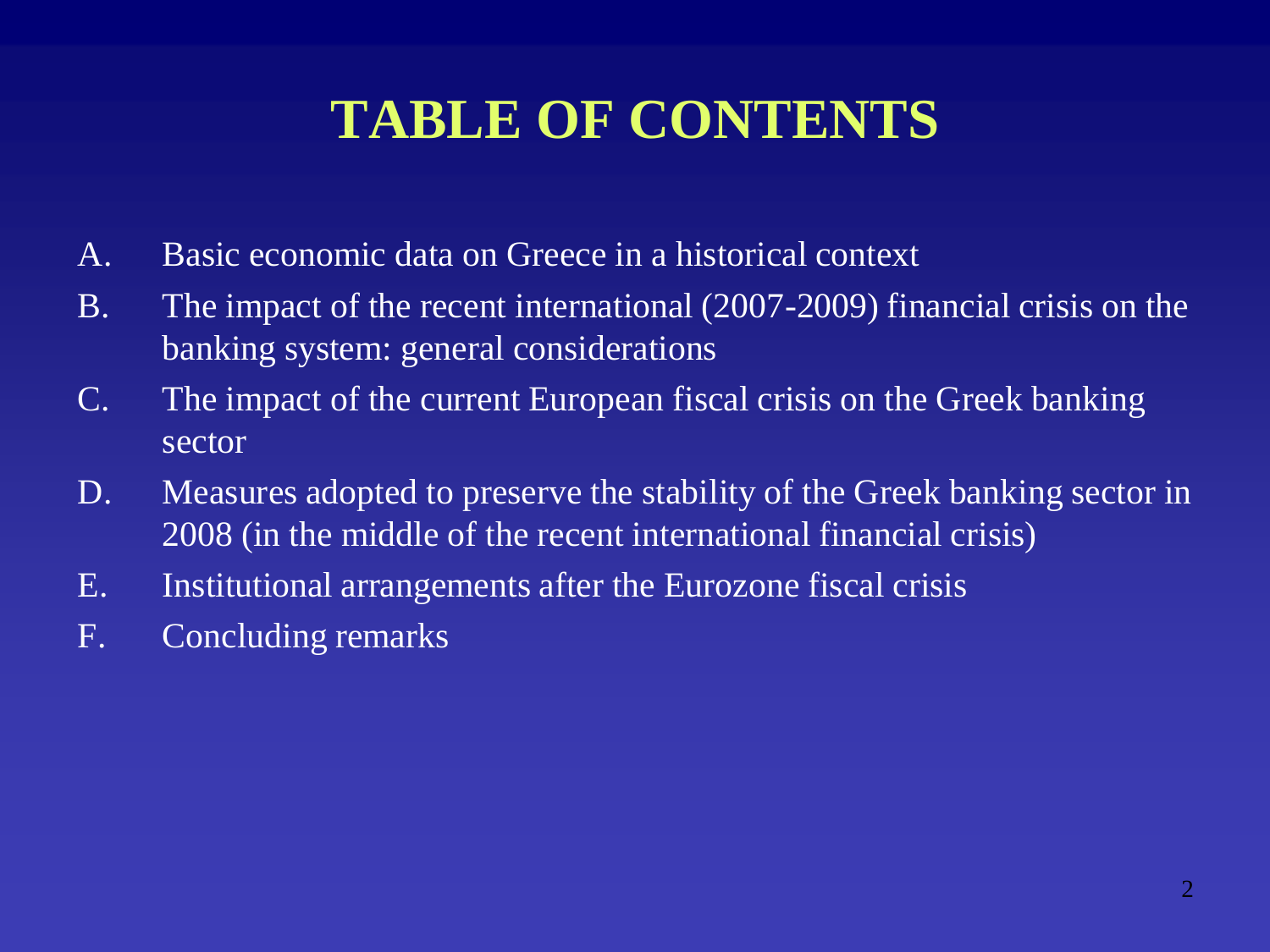# **A. Basic economic data on Greece in a historical context**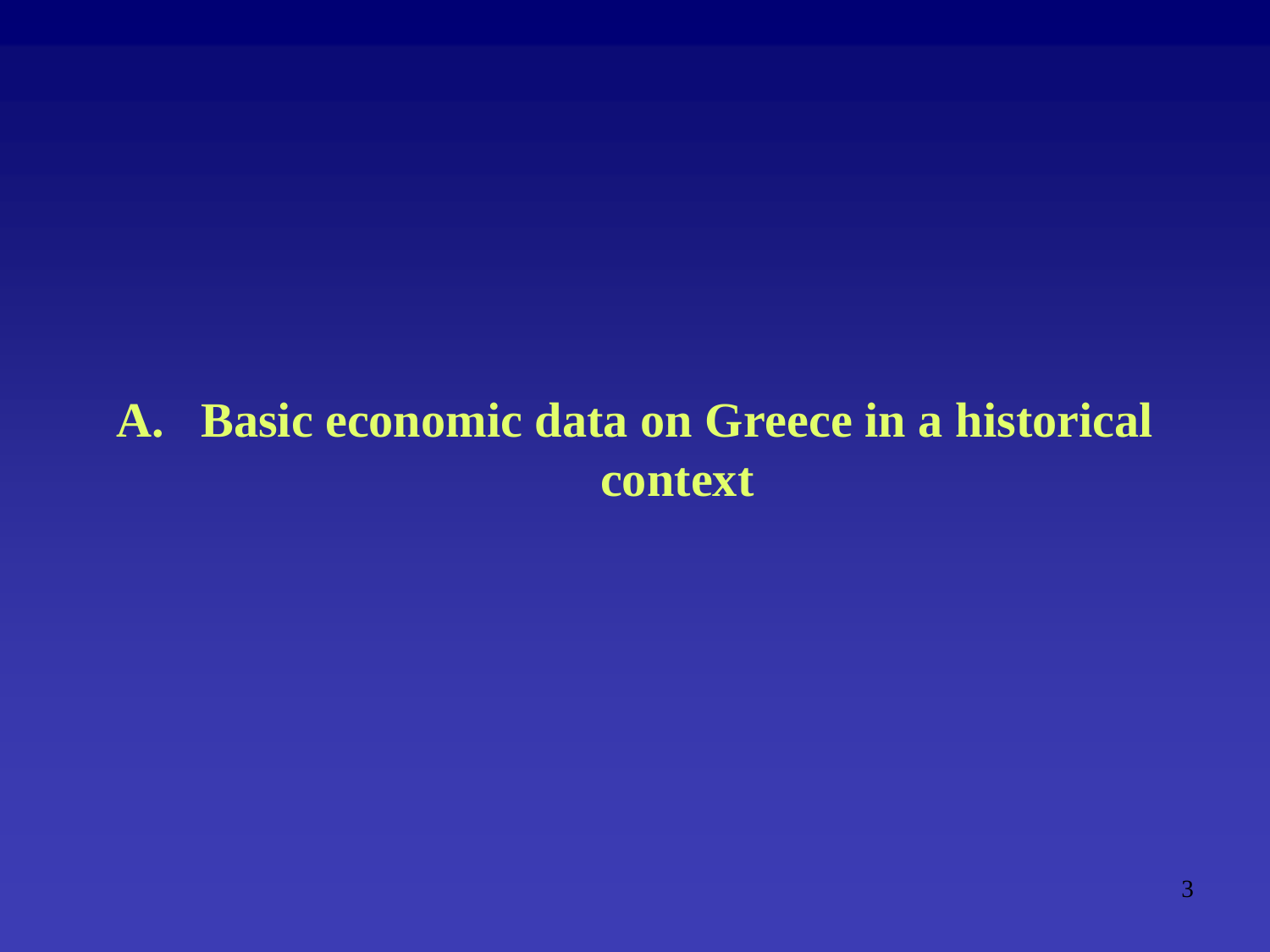### **Chart 1:**

### **General government debt, external debt and general government deficit**

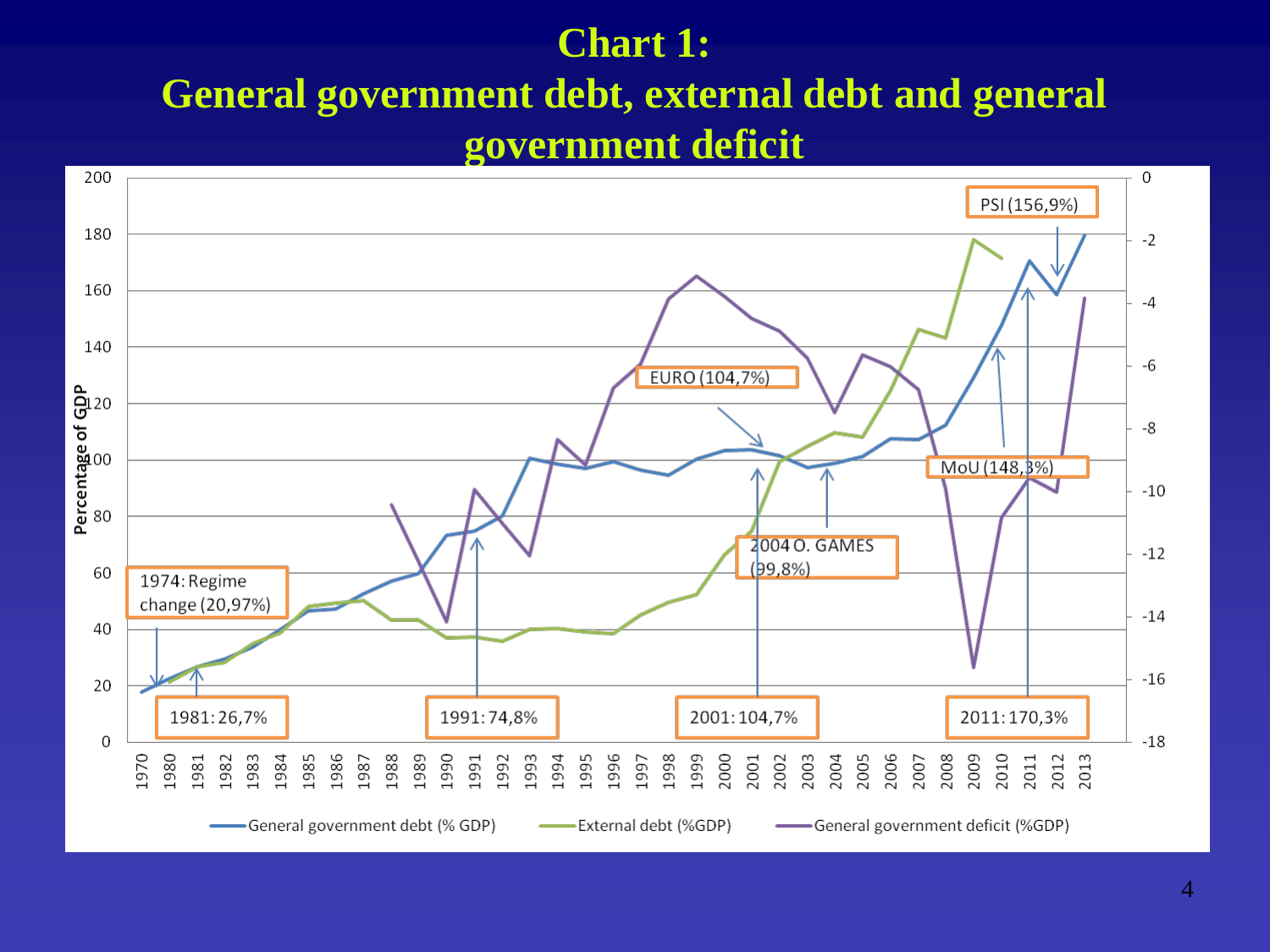### **Chart 2: GDP growth, unemployment and inflation**

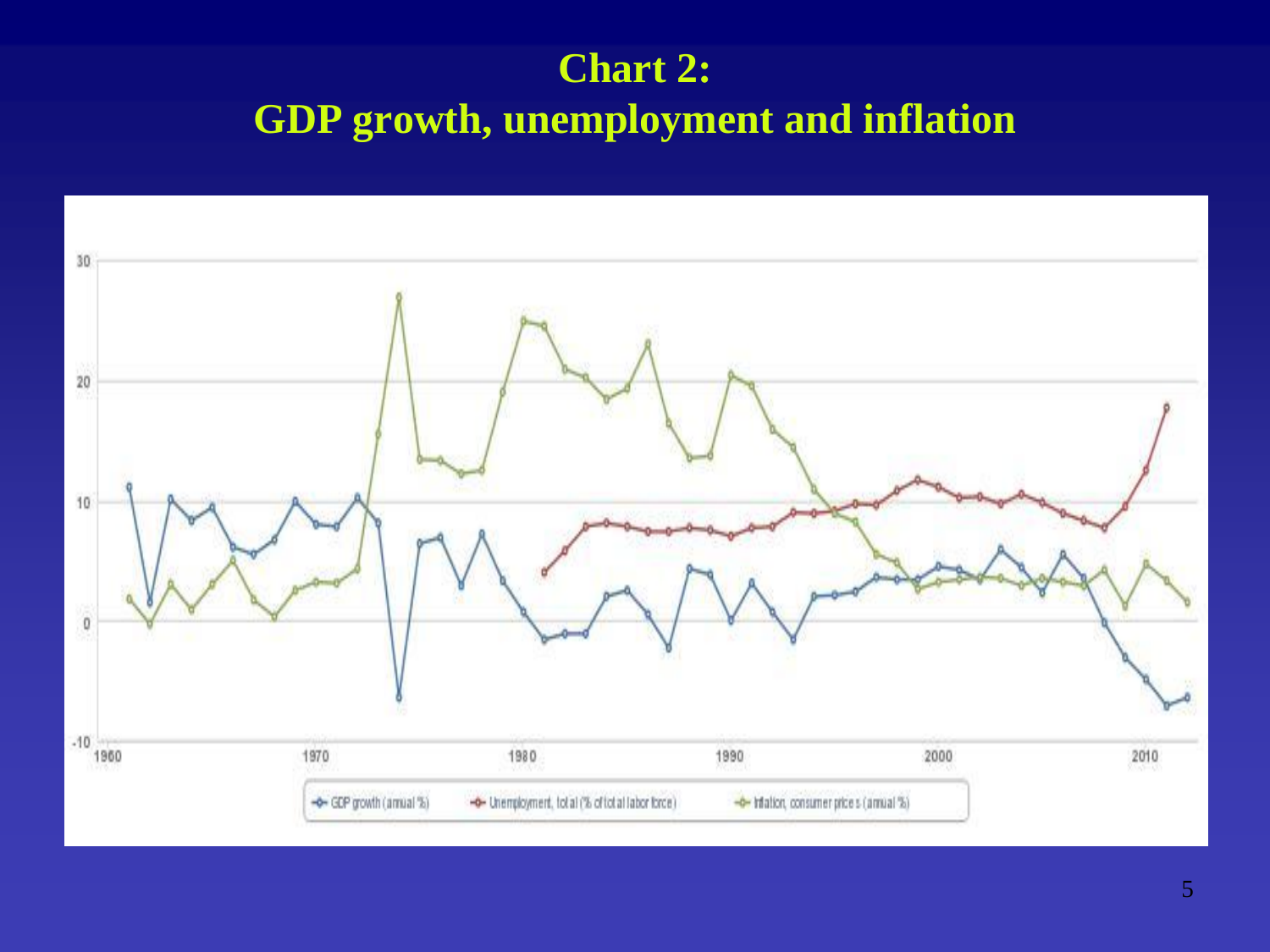### **1970s-1993: the performance of the Greek economy was rather poor:**

- 1979-1993: cumulative impact and interaction of various economic, structural and political factors
	- very high inflation (18.9 per cent on average),
	- slow economic growth (0.9 per cent on average),
	- very high levels of budget deficit relative to GDP,
	- public debt raised from 23% of GDP in 1979 to 74,7% in 1990 and then to 99,1 % in 1993, and
	- the national currency ("drachma") lost about 83% of its value during that period.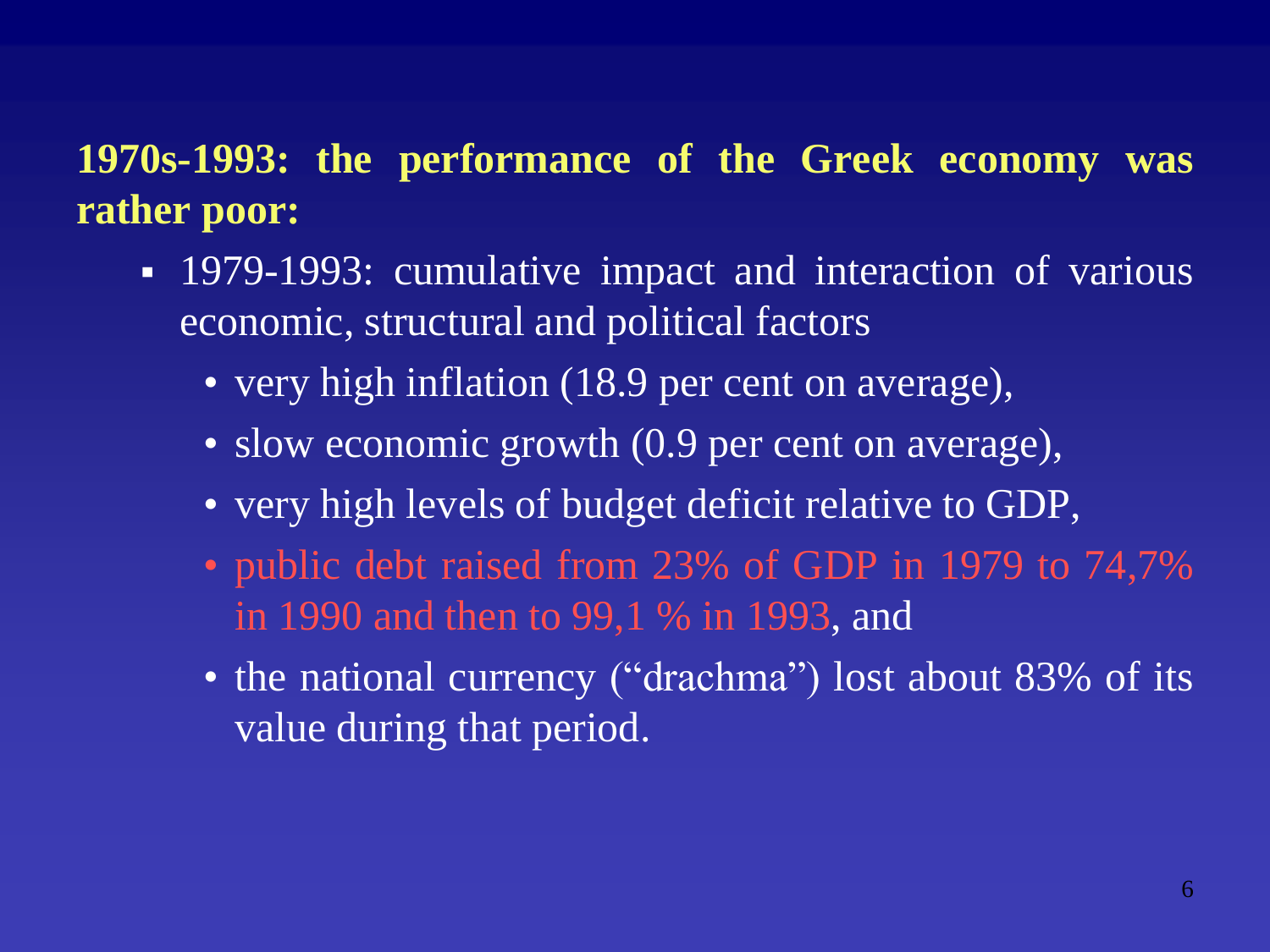• Efforts to improve the situation of the economy (1985-87 and 1992-93) were not successful under the pressure of political considerations and the lack of an institutional framework for economic policy making

### **1994-2000: convergence to the EMU criteria**

- Average annual inflation (HICP) fell to 2 per cent in 1999
- Budget deficit shrunk to 1.8 per cent of GDP in 1999
- Public debt was at 104.4 per cent at the end of 2000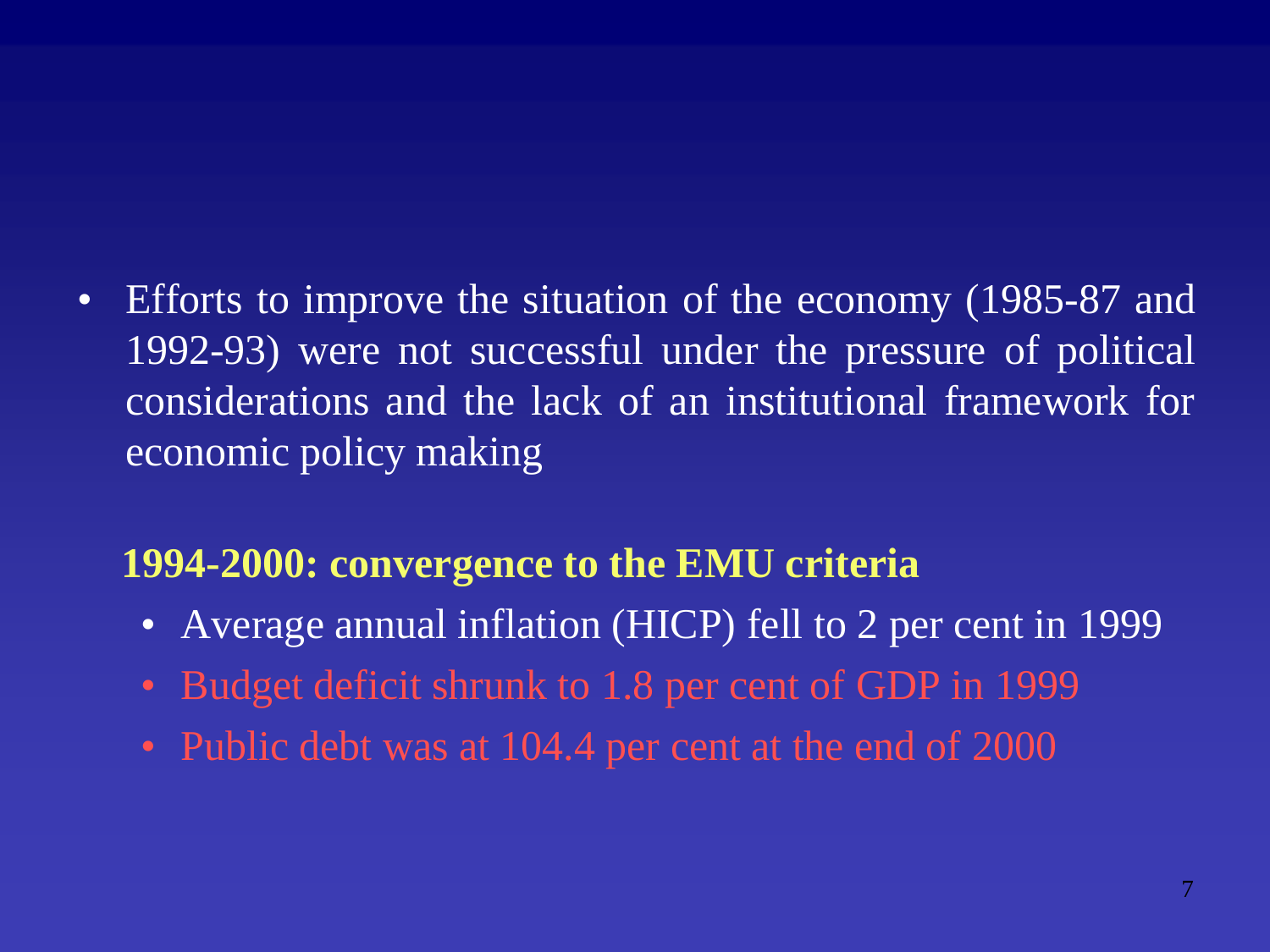### **2000-2009:**

- Until 2003 strong economic growth was driven by (a) domestic demand, (b) high investment spending for the preparations of the 2004 Olympic Games, and (c) large inflows from the EU Structural Funds
- However, despite strong growth, Greece had been in excessive deficit since 2000 mainly due to excessive primary spending
- In the middle of the decade, investment growth was significantly declining
- In 2005 the deficit ratio declined due to the lower investment expenditure brought by the end of the Olympic Games and fiscal adjustment presented in the government budget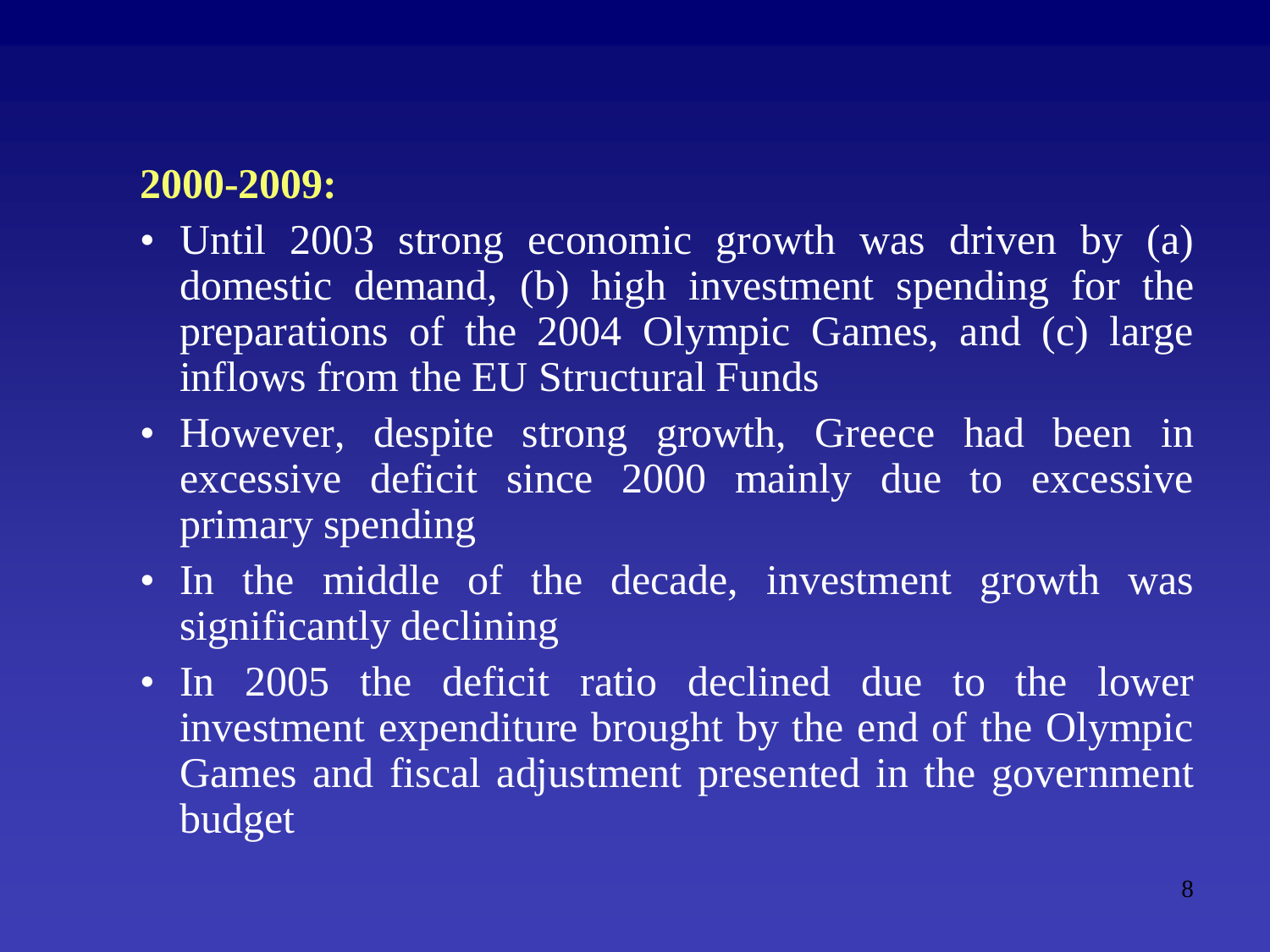### **2009-2013:**

- The economic downturn of 2009 pushed debt higher, thus weakening its sustainability and making its refinancing much more expensive, especially since the general government deficit exploded to 15% of GDP in late 2009
- In spring 2012, the implementation of the bond exchange programme (Private Sector Involvement – PSI) caused an unprecedentedly large public debt nominal haircut
- Nevertheless, by the end of 2013 the general government gross debt is expected to climb at 175.2% of GDP according to the European Commission forecast
- Debt ratio is projected to decline onwards as the fiscal balance is improving and economic growth resumes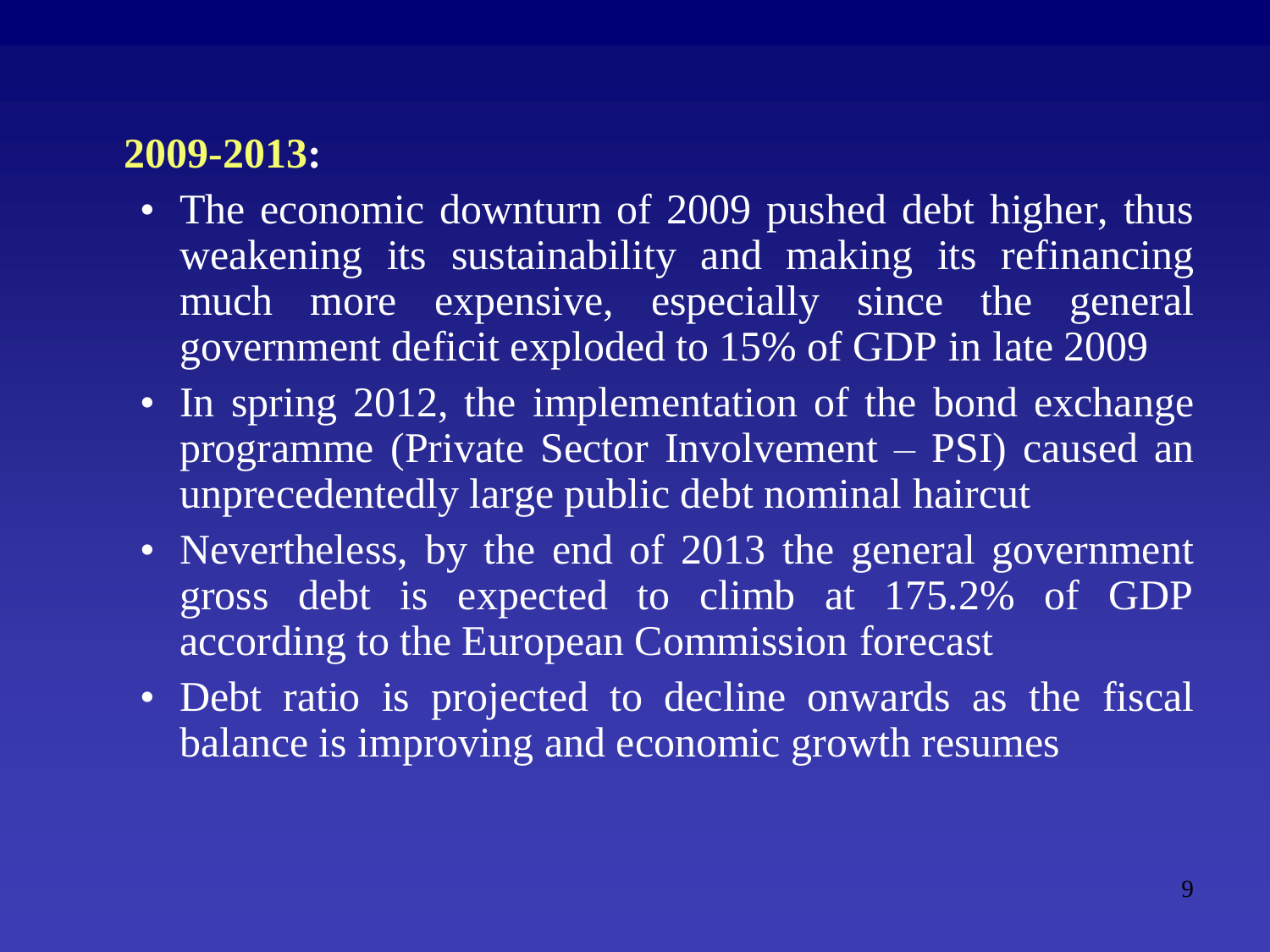**B. The impact of the recent (2007-2009) international financial crisis on the banking system: general considerations**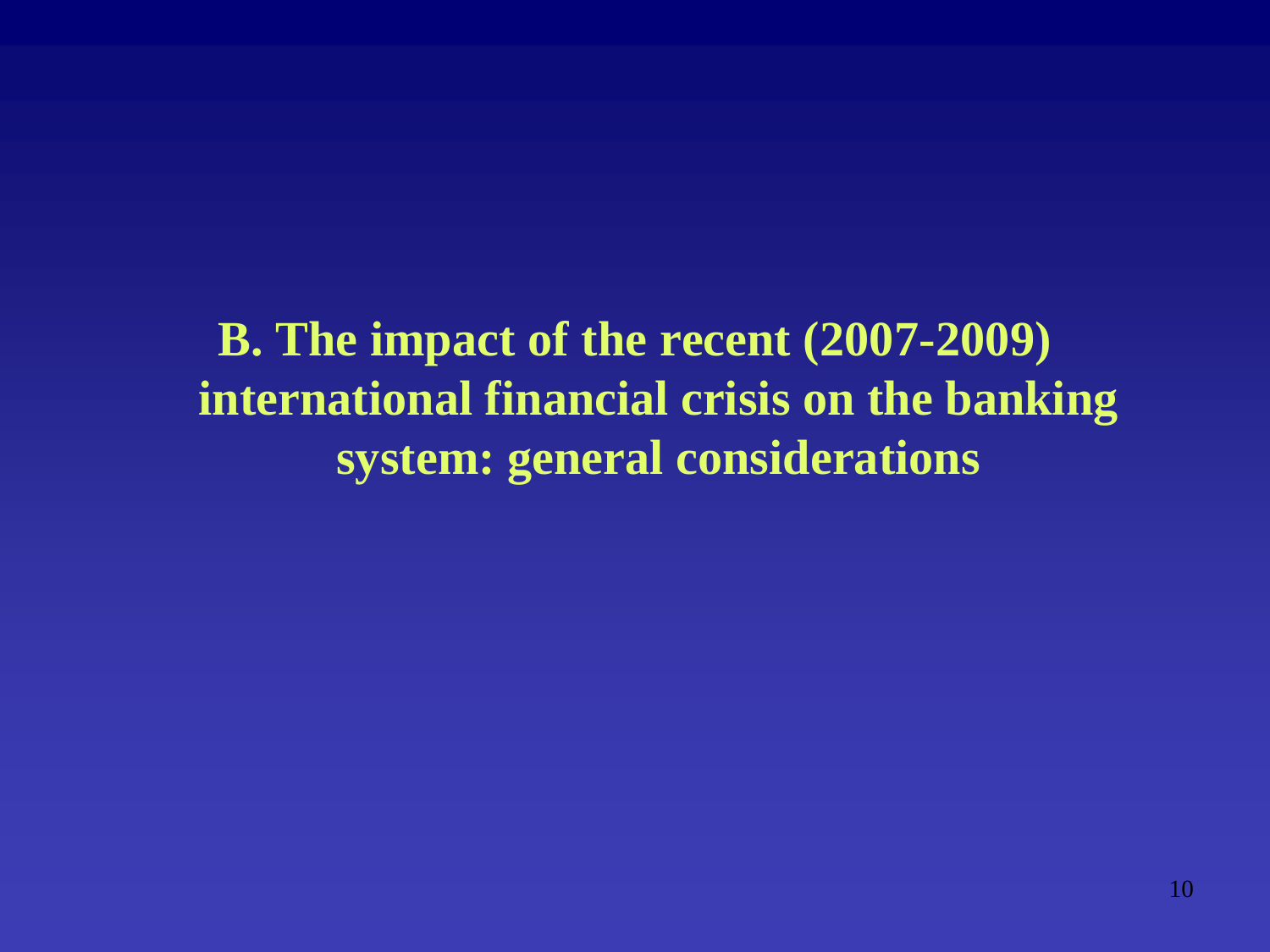- **1.** The consequence of the recent international financial crisis (2007-2009) was that several banks and other financial institutions around the world (including 'systemically important' institutions) were exposed to insolvency.
- This resulted, *inter alia*, in negative effects on the real economy, obliging several governments (especially in the United States and in several member-states of the European Union) to adopt rescue packages and recovery plans in order to support or even bail out individual banks (and, in some cases, the entire banking system). Such government interventions created serious fiscal imbalances, some of which evolved to fiscal crises, which, in turn, spread to become financial (and mainly) crises.
- This was not the case of Greece.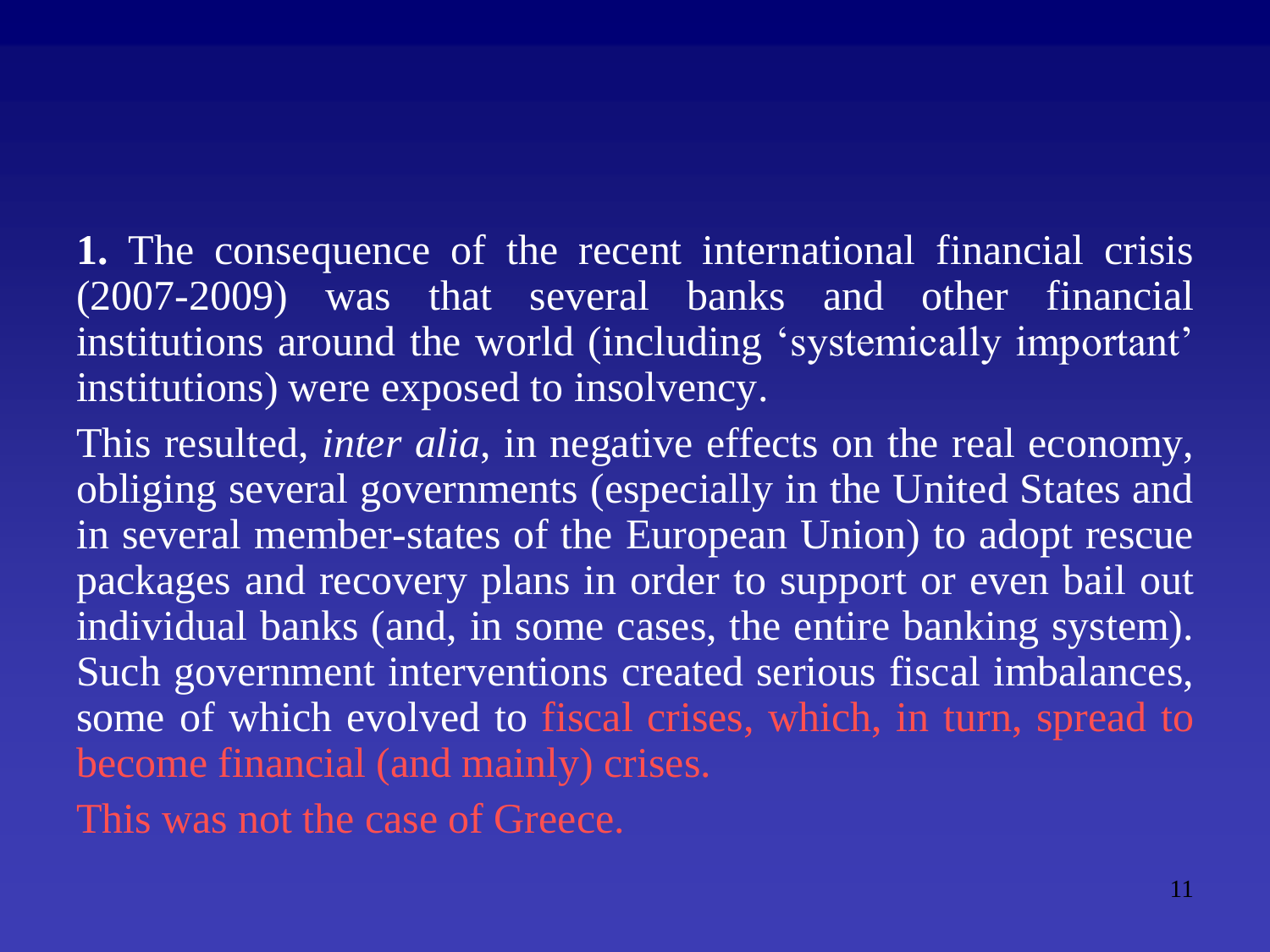**2.** A study of the CGFS identifies four (4) main channels of transmission from a fiscal crisis to the financial system:

- i. the impact of negative sovereign ratings on banks' ratings,
- ii. losses incurred by banks from their sovereign debt holdings,
- iii.the 'collateral/liquidity channel', and
- iv.losses from state guarantees granted to banks (explicit and implicit).
- In addition, the negative impact on the performance of bank loans (in the event of recession) has also to be taken into account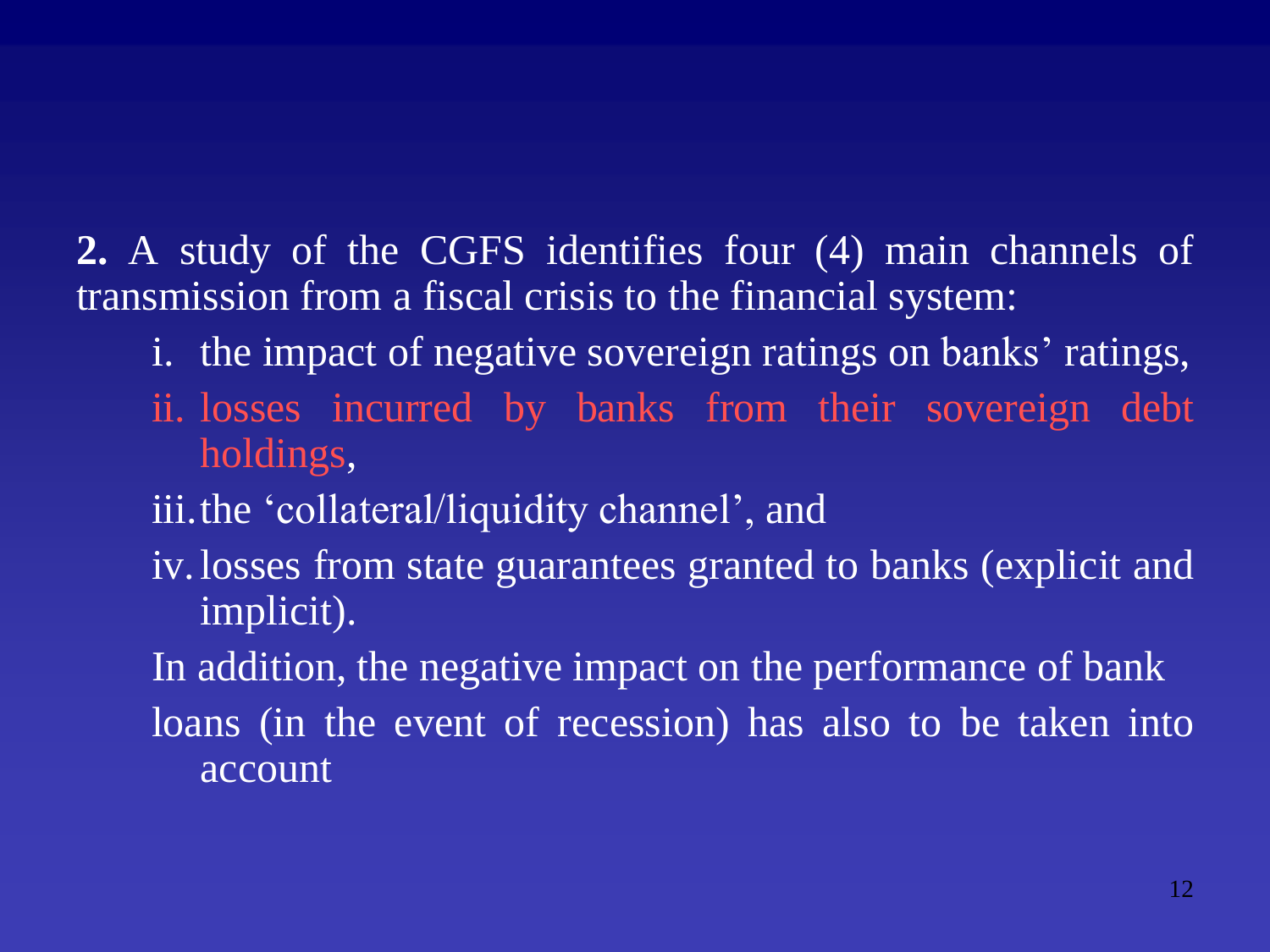**3.** The Eurozone fiscal crisis was *triggered* by the exceptionally severe fiscal imbalances in Greece, which were then transmitted to other EU Member States of the 'Eurozone periphery'. This crisis is the main cause of the current severe instability in the European banking sector, which cannot be fully assessed yet, neither as to the severity of its implications nor as to its potential spillover effects on a global scale.

Amidst this crisis, apart from the initiatives undertaken at the European level in order to enhance the existing institutional and regulatory framework governing the operation of the 'economic pillar' of the EMU, governments and central banks in several Eurozone Member States resorted to institutional, supervisory and regulatory measures in order to preserve the stability of their domestic banking sectors (and, more generally, financial systems).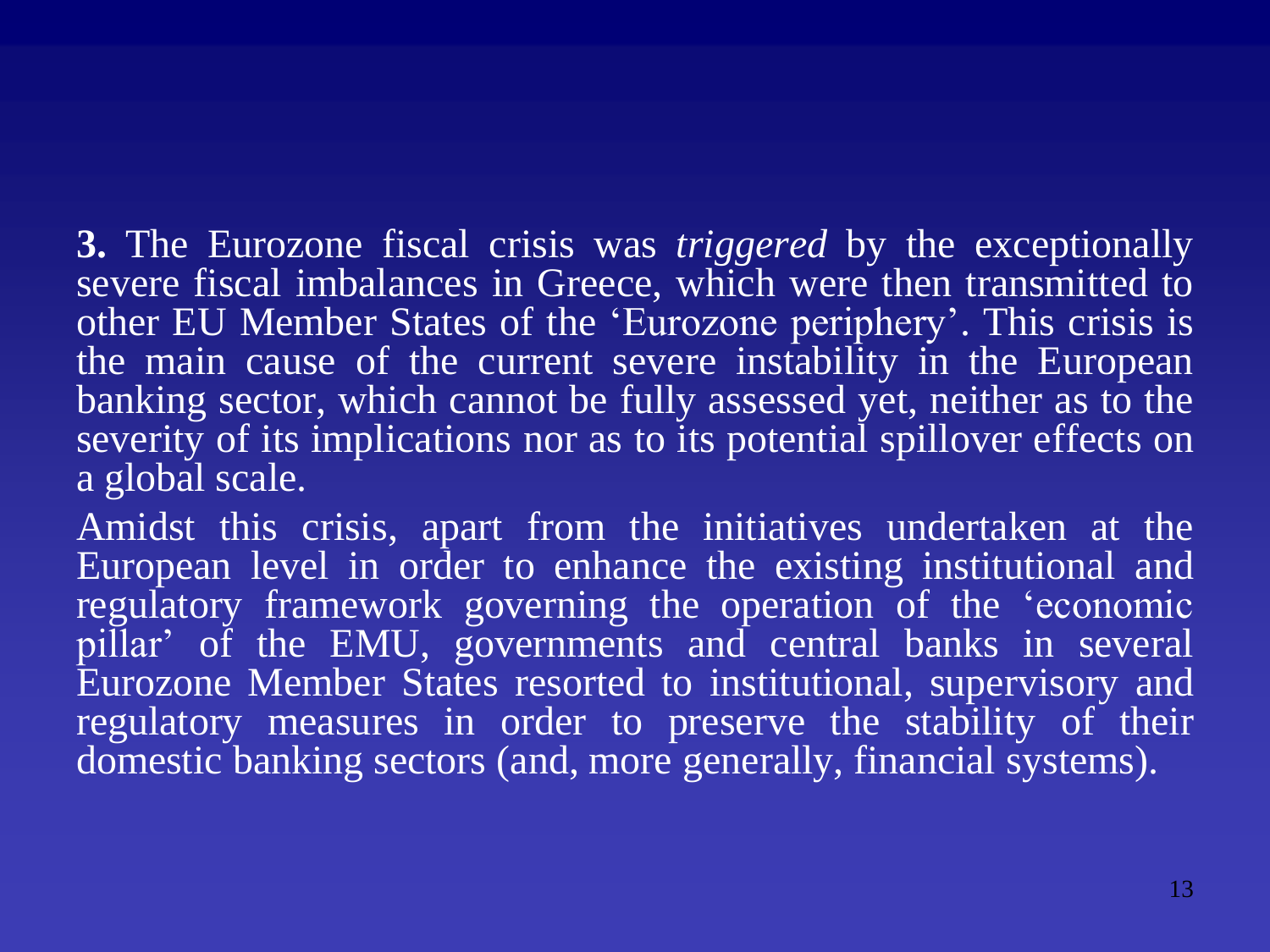**C. The impact of the current European fiscal crisis on the Greek banking sector**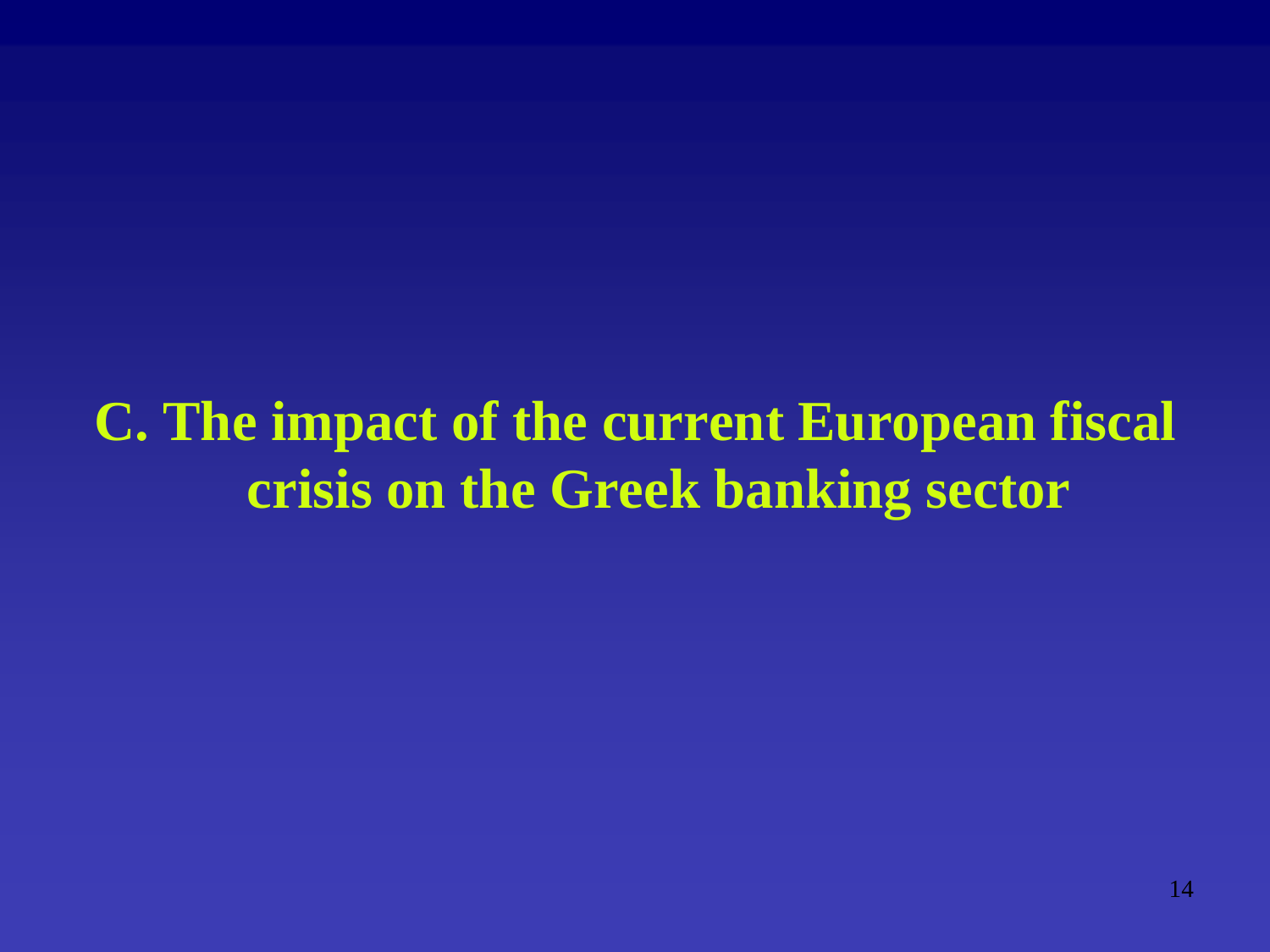# **1. The Greek banking sector**

**I. (a)** In September 2011 (even in the middle of the fiscal crisis) the Greek banking sector consisted of 58 credit institutions with 4,005 branches and 63,400 employees. There were four main categories of credit institutions operating in Greece:

- nineteen (19) commercial banks incorporated in Greece and operating under a license by the Bank of Greece,
- sixteen (16) cooperative banks incorporated in Greece and operating under a license by the Bank of Greece (both of which are hereinafter referred to as 'Greek credit institutions'),
- the branches of nineteen (19) credit institutions incorporated in other EU Member States, and
- the branches of four (4) credit institutions incorporated in third countries (outside the EU).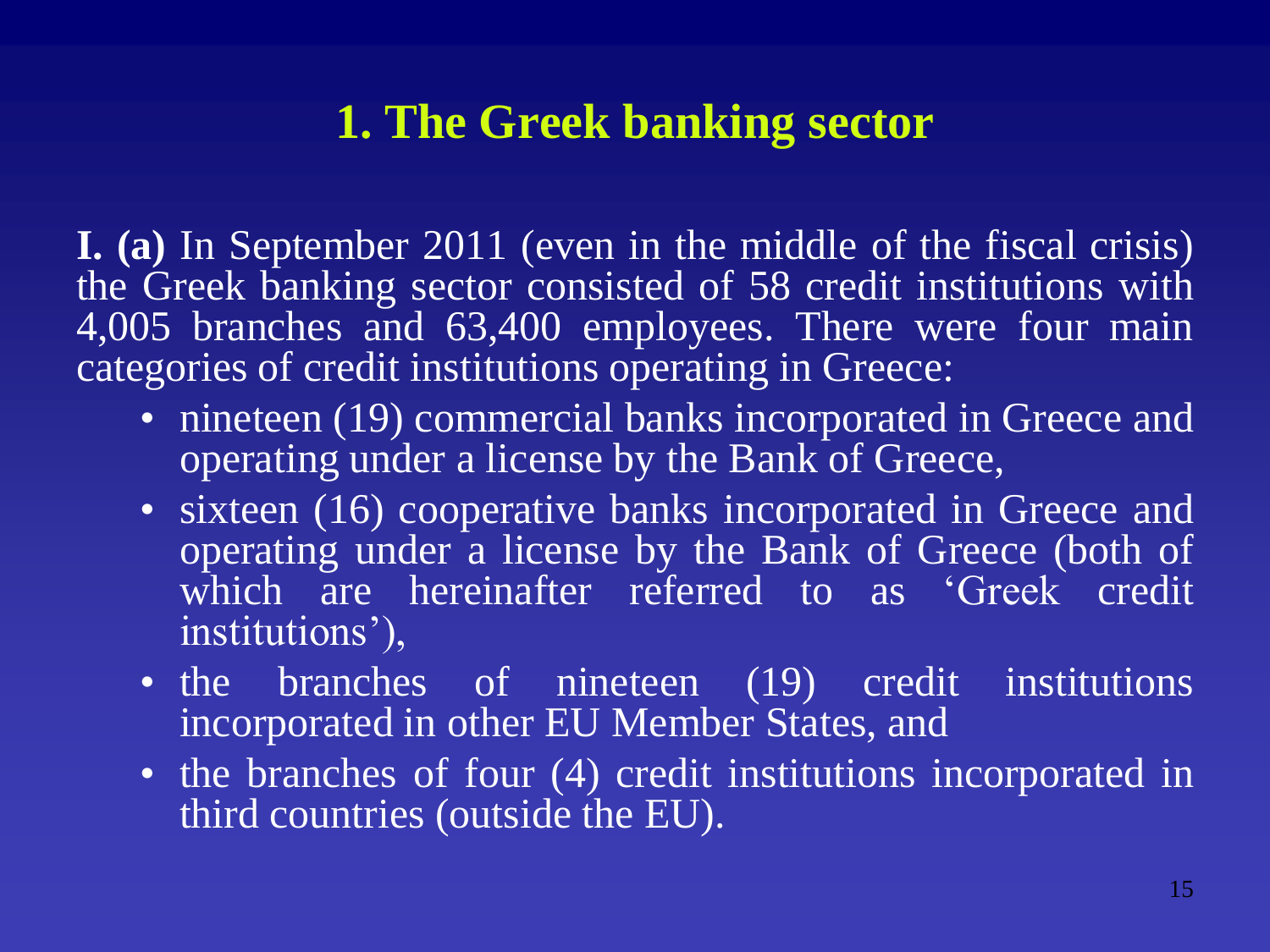# **1. The Greek banking sector (cont.)**

**(b)** At that time (and even currently) credit institutions in Greece:

- manage an equivalent of 128% of the Greek GDP (loans to households and enterprises),
- hold an equivalent of 96% of the Greek GDP in deposits and repos, and
- lend  $\overline{\epsilon}$ 113.4 billion for mortgage and consumer credit, an equivalent of  $\epsilon$ 10,200 per inhabitant

*With aggregate on-balance sheet assets at 217% of GDP, the Greek banking sector is not oversized compared to other economically developed countries. In January 2012, the average loan-to-deposit and repos ratio was 146.5% (January 2011: 132.3%, January 2010: 119.9%), a development which is mainly due to the shrinking deposit base (which deteriorated further until September 2012 and since then has improved).*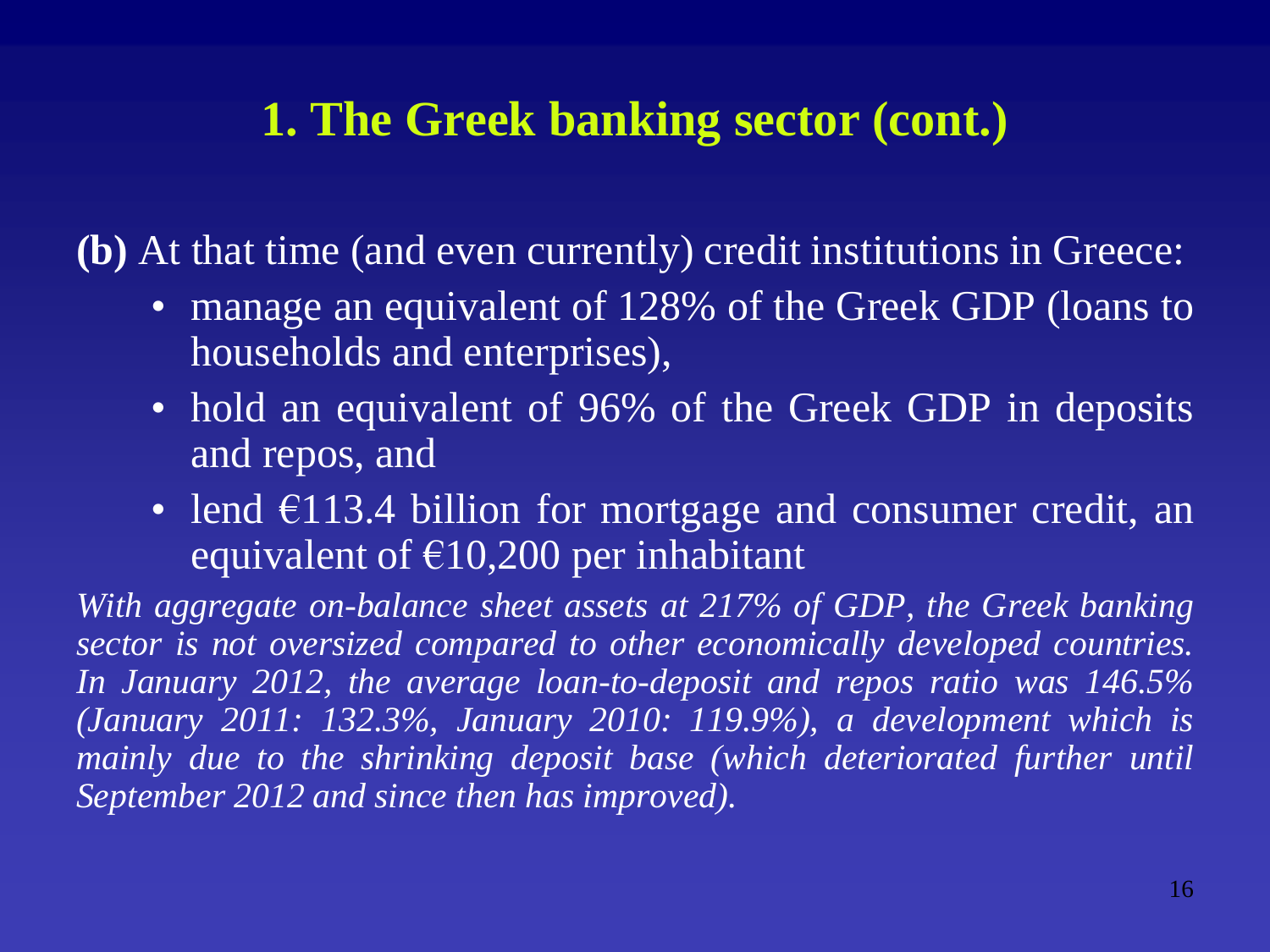# **2. The impact of the crisis**

**(c)** Greek credit institutions were not exposed to the risks that triggered the recent (2007-2009) international financial crisis. As a result, the spillover effects on the Greek banking sector were limited. Accordingly, there was no need for a bank rescue package.

**(d)** However, liquidity conditions were strained during this crisis, since Greek credit institutions had restricted access to wholesale market liquidity for their lending operations, while maturing interbank liabilities put additional pressure on their liquidity position, thus rendering necessary the adoption of a recovery program (see below, under D).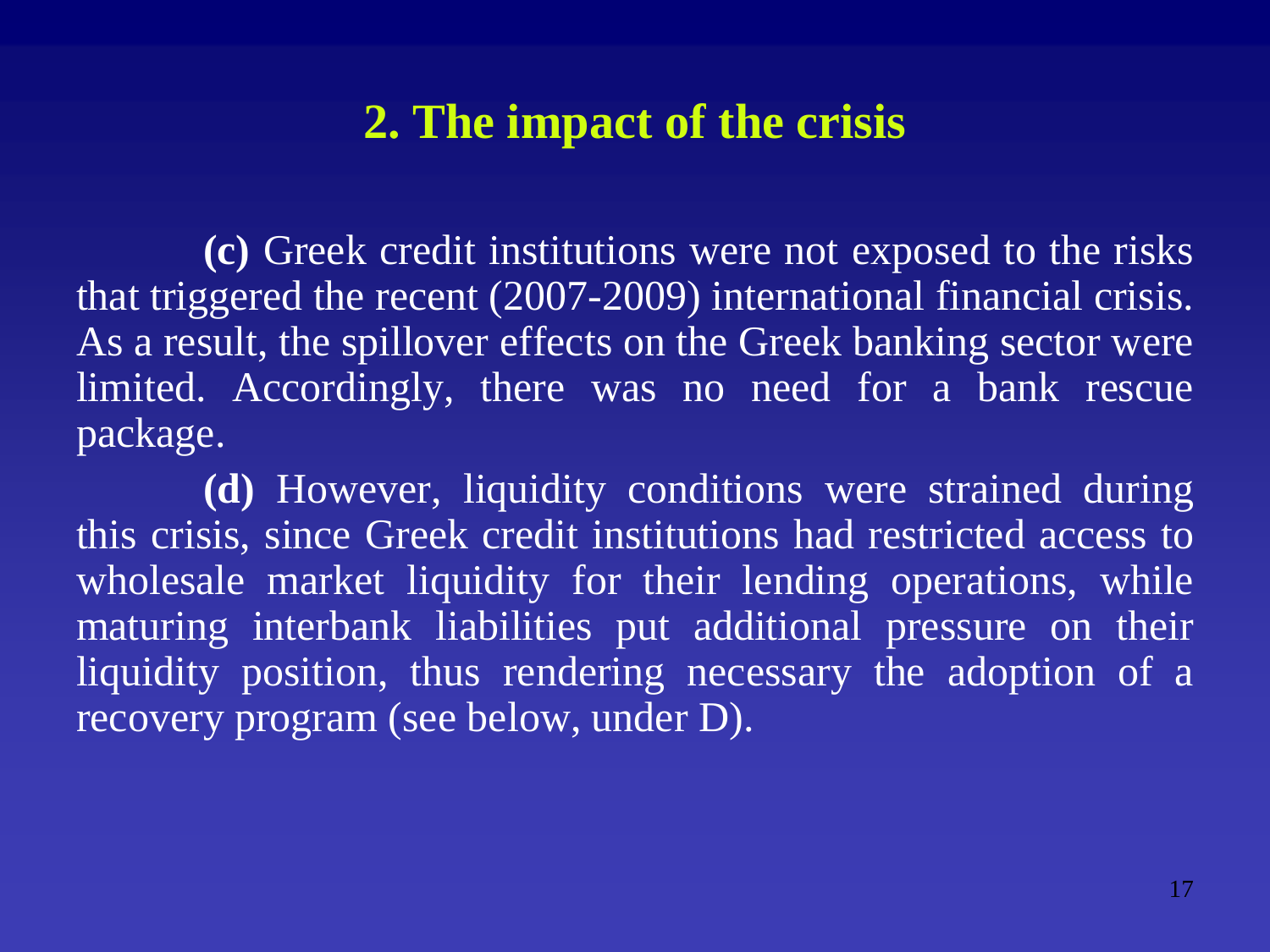# **2. The impact of the crisis (cont.)**

**(e)** Despite these problems, Greek credit institutions have shown remarkable resilience and were able to overcome adversities due to a number of factors, such as, *inter alia*,:

- a strong capital base and steadily increased provisions (more than 40% on a year-to-year basis),
- liquidity-support measures by the European Central Bank and the Greek government, and
- effective micro-prudential supervision by the Bank of Greece, which ensured the stability of the Greek banking sector

*As a result, the Greek banking sector remained healthy, adequately capitalised, and highly profitable amidst the international financial crisis.*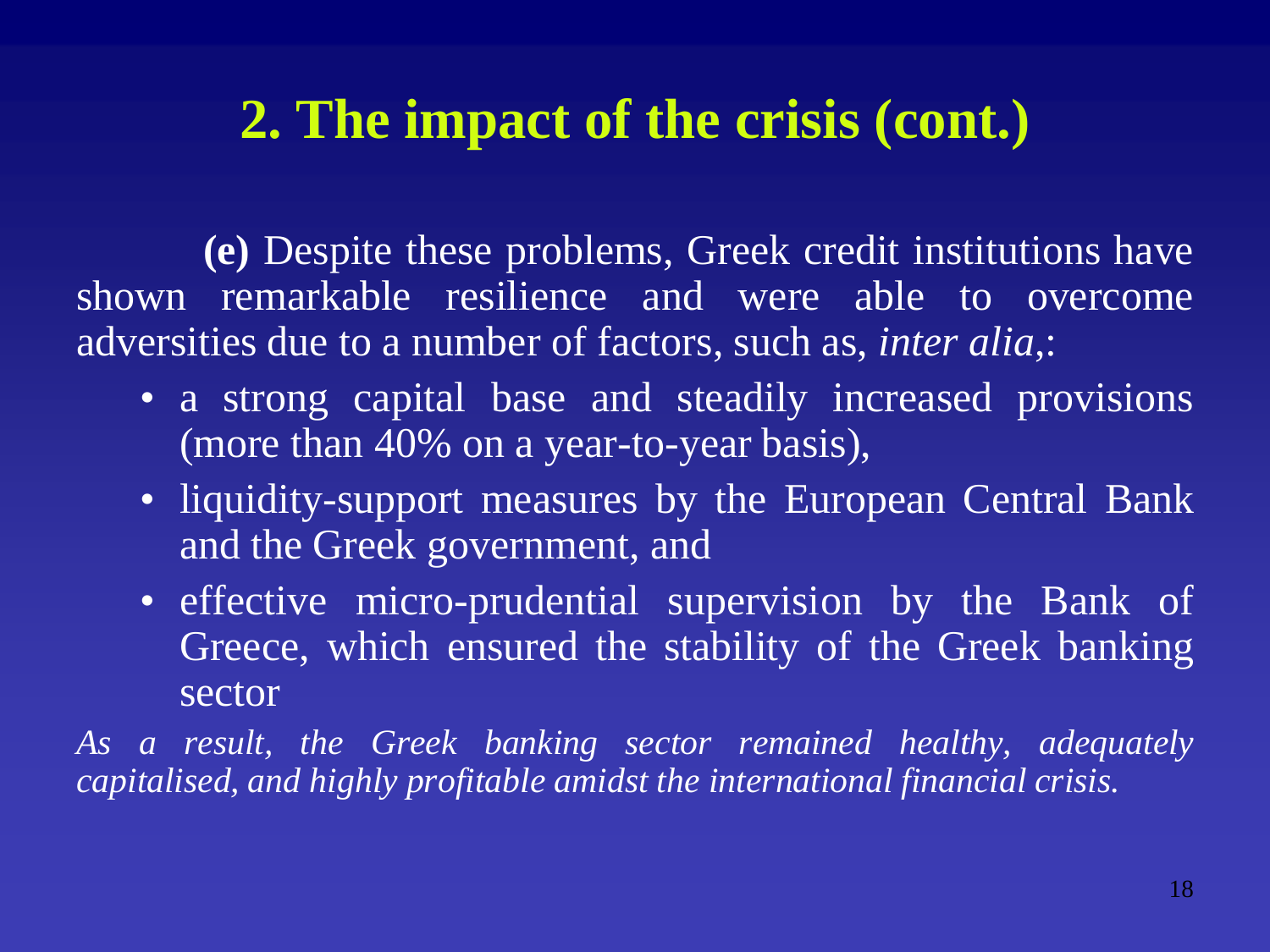# **2. The impact of the crisis (cont.)**

**II.** On the other hand, the Greek banking sector was negatively affected by the current Eurozone fiscal crisis. All the abovementioned channels for the transmission of problems from the government to the banking sector were set in motion. In particular:

**(a)** The successive downgrades of Greece's sovereign debt since late-2009 resulted in cuts also in the ratings of Greek credit institutions and severely tightened their liquidity position:

**(i)** Bank deposits and repos declined by 19% since the end of 2010 (29% since the end of  $2009$ 

**(ii)** Greek credit institutions' ability to raise liquidity on the international interbank market, as well as international bond markets was almost totally constrained

**(iii)** Accordingly, there was a need to rely heavily on the Eurosystem credit facilities. Greek banks are also heavily reliant on the 'Emergency Liquidity Assistance' (ELA) mechanism of the Bank of Greece, which acts as a lender of last resort to Greek credit institutions, even though at a lower pace recently.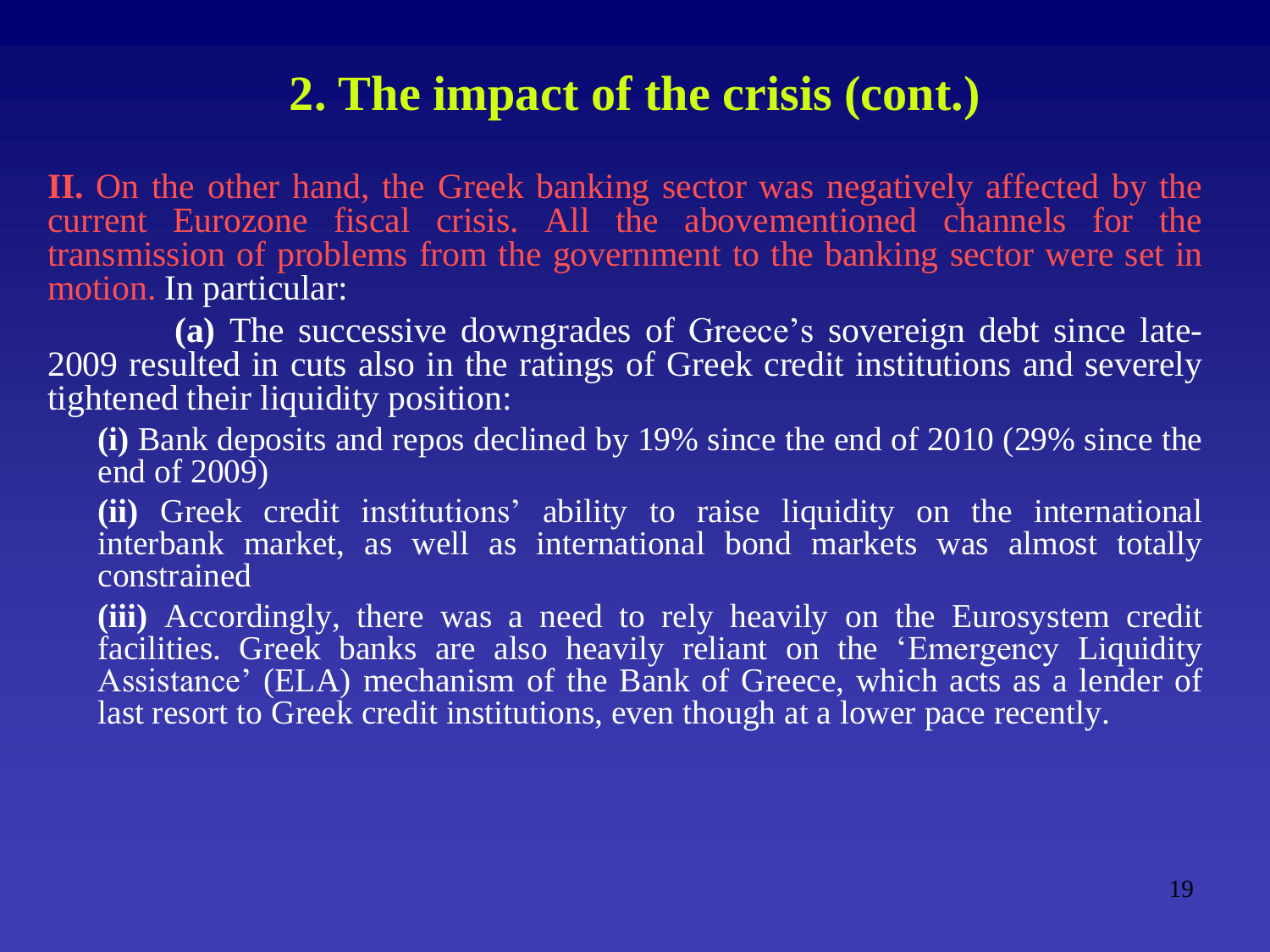# **2. The impact of the crisis (cont.): Total gross PSI loss for the Greek banking system**

**(ba)** The private sector involvement (PSI) in Greece's debt exchange offer was extremely high. Out of a total of €205.5 billion in bonds eligible for the exchange offer, approximately  $\epsilon$ 199 billion (96.9%) have been exchanged with a nominal discount of 53.5% **The total gross PSI loss(\*) for the Greek banks was €37.7 billion (€28.2 billion for the four "Core banks")**

*(\*) The gross PSI loss is the sum of the PSI loss of GGBs and PSI loss of state - related loans*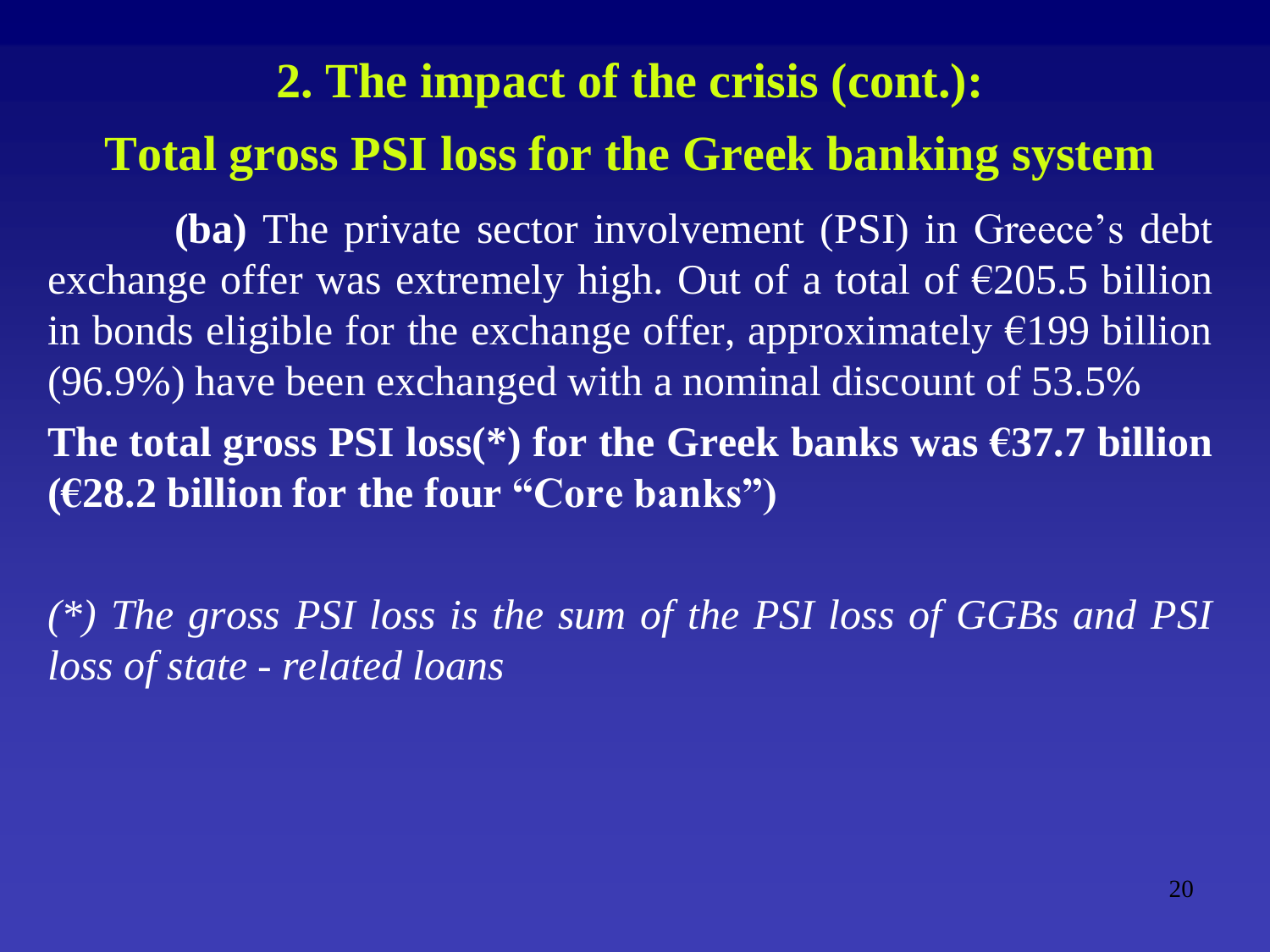# **2. The impact of the crisis (cont.): Total Debt Buy-Back loss for the Greek banking system**

**(bb)** The Greek authorities also completed, on 18 December 2012, a voluntary buyback of bonds from the private sector after the Eurogroup decisions of 27 November 2012(\*)

The buyback 'retired'  $\epsilon$ 31.8 billion in exchanged bonds, including  $\epsilon$ 14.1 billion from Greek banks (or 44% of the total amount). The average price reached 33.8 with the tendered bonds spread about equally across the maturities. In all, the exchange is estimated to have reduced  $2020$  debt to GDP by  $9\frac{1}{2}$  percentage points.

**The total Debt Buy-Back loss for the Greek banks was €4.8 billion.**

*(\*) Eurogroup statement on Greece, 27 November 2012 and Hellenic Republic, Ministry of Finance Press Releases, 3, 10 and 12 December 2012*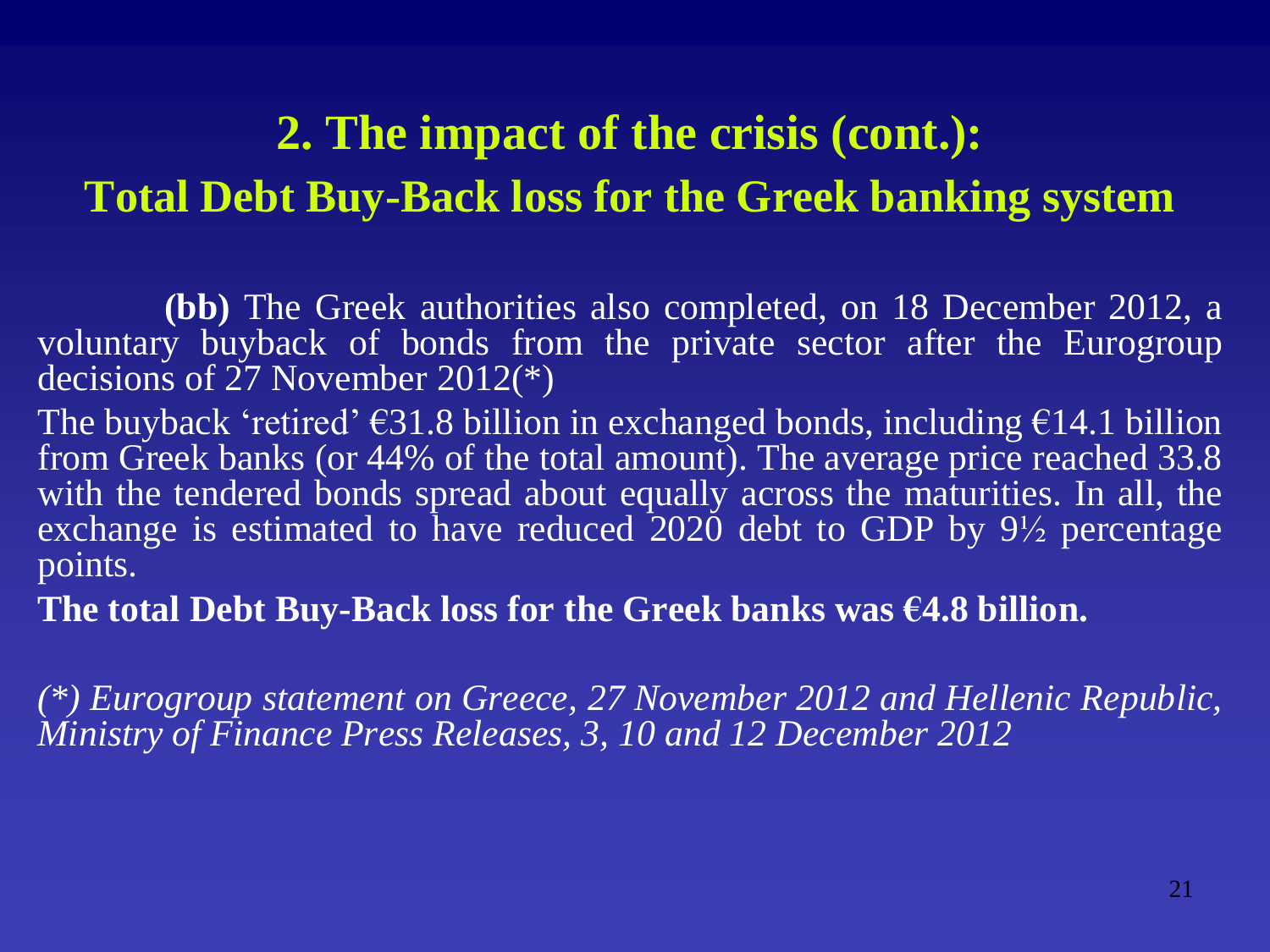# **2. The impact of the crisis (cont.)**

 **(c)** The 'collateral/liquidity' channel has also been activated, since the European Central Bank has gradually:

- been cutting the market value of Greek government bonds and the other assets provided as collateral by Greek credit institutions, and
- has been referring them to the ELA mechanism of the Bank of **Greece**
- (despite the fact that the ECB has repeatedly relaxed its regulatory framework with regard to the relevant eligibility criteria).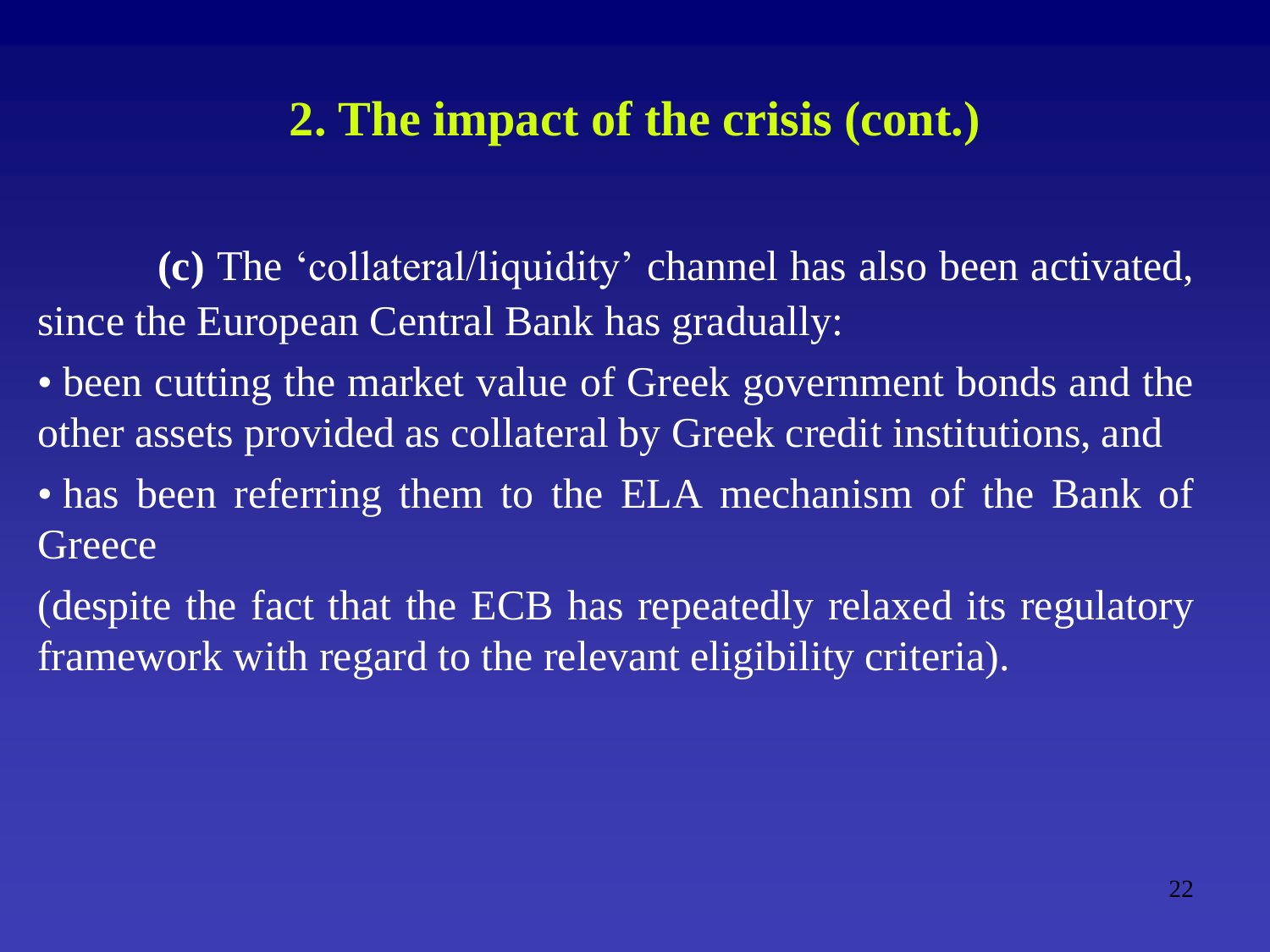#### **Table 1**

**Lending to Greek credit institutions related to monetary policy operations (ECB) and other claims (Emergency Liquidity Assistance – ELA) (in thousand euro)**

|                                                                                                       | 2008       | 2009       | 2010       | 2011        | 2012        | <b>Aug. 2013</b> |
|-------------------------------------------------------------------------------------------------------|------------|------------|------------|-------------|-------------|------------------|
| Lending to                                                                                            | 38.354.900 | 49.655.100 | 97.668.800 | 76.119.500  | 19.346.500  | 19.346.500       |
| Greek credit                                                                                          |            |            |            |             |             |                  |
| <b>Institutions</b>                                                                                   |            |            |            |             |             |                  |
| related to                                                                                            |            |            |            |             |             |                  |
| Monetary policy                                                                                       |            |            |            |             |             |                  |
| <b>Operations</b>                                                                                     |            |            |            |             |             |                  |
| Denominated                                                                                           |            |            |            |             |             |                  |
| in euro                                                                                               |            |            |            |             |             |                  |
| Other claims on<br>Greek credit<br><i>institutions</i><br>denominated                                 | 76.779     | 72.760     | 71.609     | 52.009.195  | 101.850.944 | 11.706.860       |
| in euro<br>(Emergency)<br>Liquidity<br>Assistance-ELA)                                                |            |            |            |             |             |                  |
| <b>TOTAL</b>                                                                                          | 38.431.679 | 49.727.860 | 97.740.409 | 128.128.695 | 121.197.444 | 74.138.860       |
| 23<br><b>Source: Bank of Greece, Financial Statements, Annual Accounts and Monthly Balance Sheets</b> |            |            |            |             |             |                  |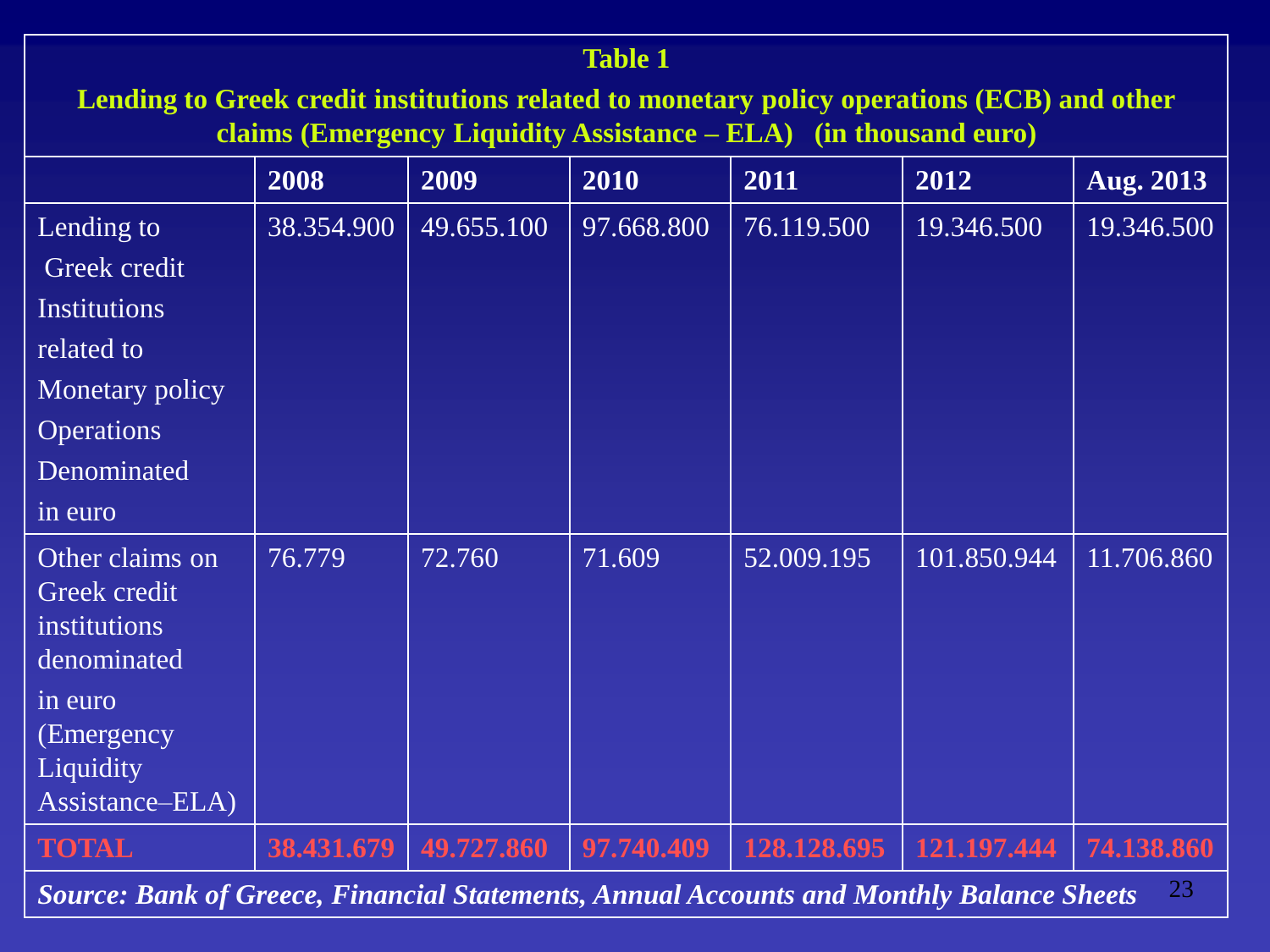### **Chart 3:**

**Lending to Greek credit institutions related to monetary policy operations (ECB) and other claims (Emergency Liquidity Assistance – ELA)**

**(in thousand euro)**

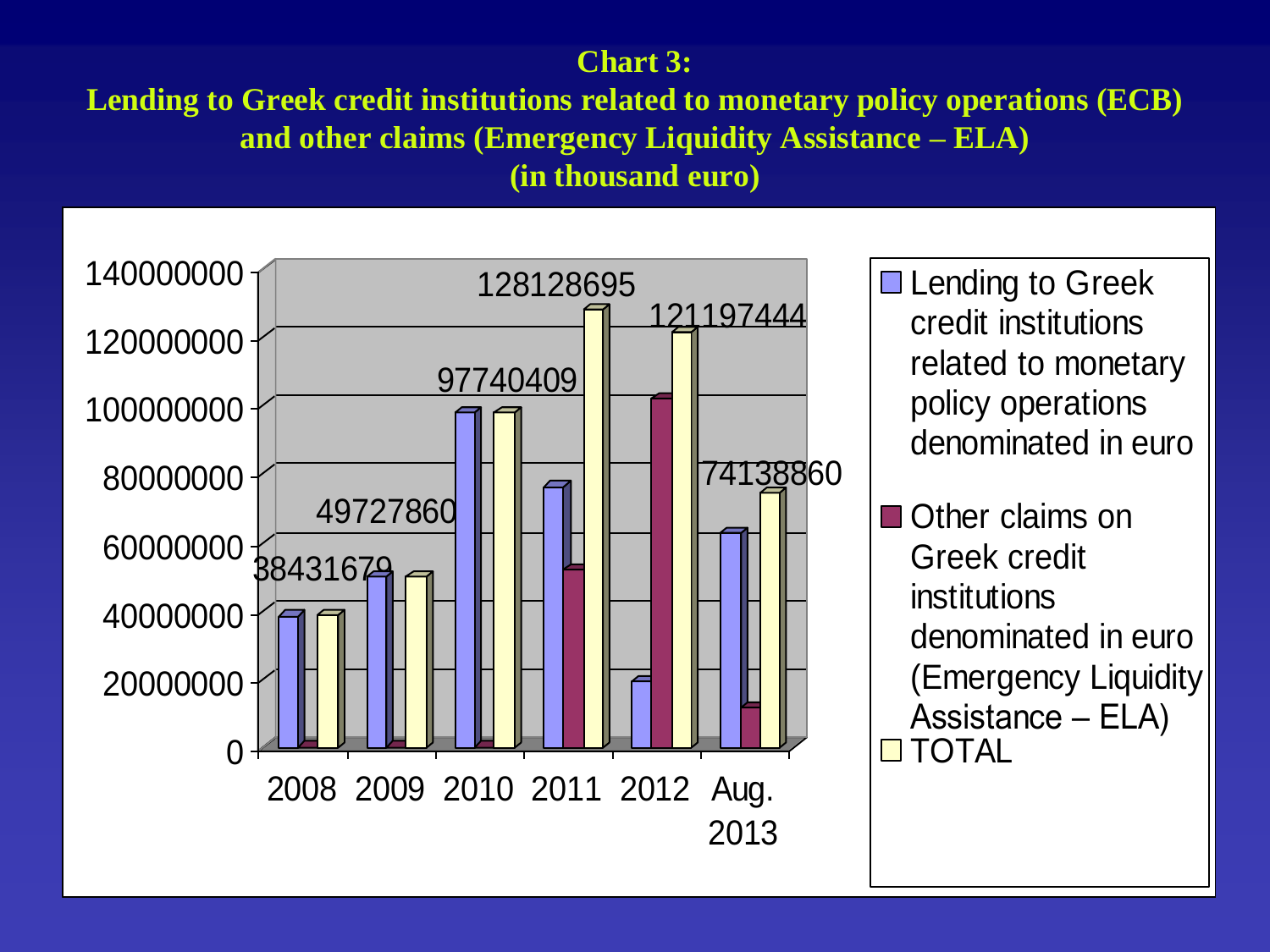### **2. The impact of the crisis (cont.)**

**(d)** Greek credit institutions also suffer losses on account of (explicit or implicit) Greek government guarantees granted to them, which cannot be honoured in full given the current fiscal strains.

 **(e)** Finally, in the front of non-performing loans, the situation seems to deteriorate consistently: they increased to 14.7 % in September 2011 (from 10.5% at end-2010 and 7.7% at end-2009), and the trend seems to worsen due to the ongoing economic recession in Greece (currently, in September 2013, around 30%).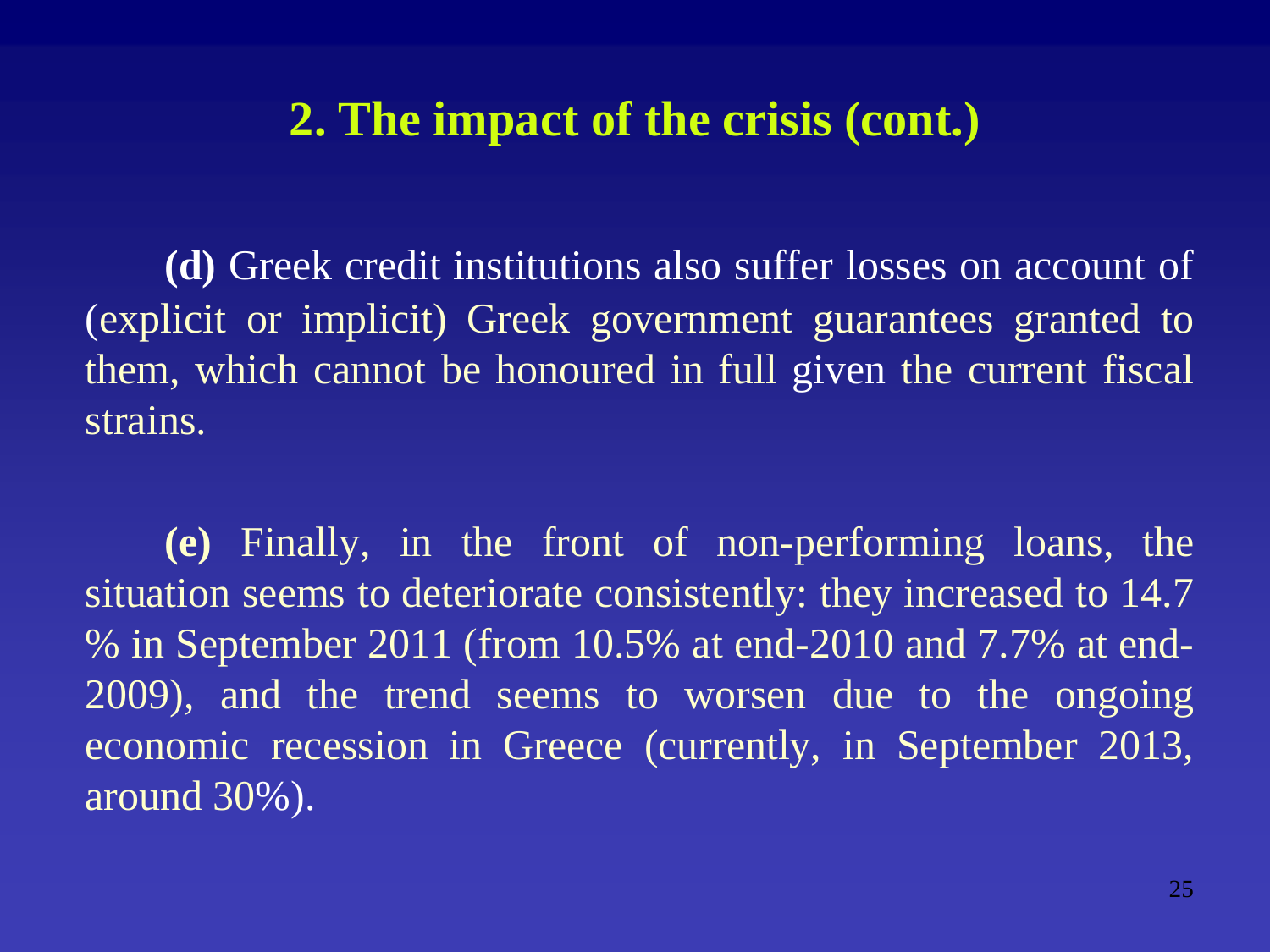**D. Measures adopted to preserve the stability of the Greek banking sector in 2008 (in the middle of the recent international financial crisis)**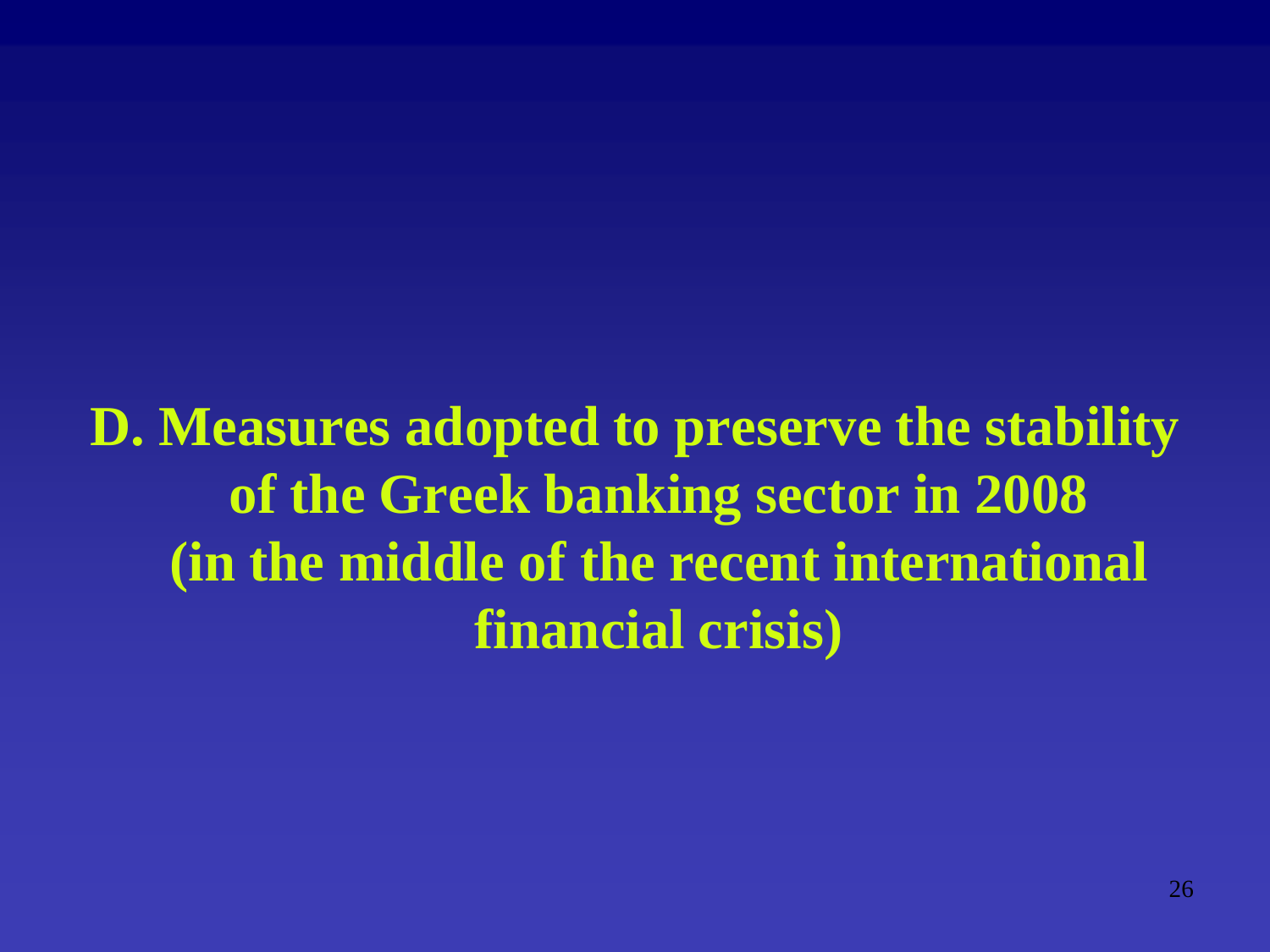**1.** As already mentioned, the recent (2007-2009) international financial crisis did not have a severe impact on the Greek banking sector, since Greek credit institutions were not exposed to the risk of holding 'toxic assets' or other crisis-related risks. Thus, the negative effects of the international crisis on the Greek banking sector were limited and, accordingly, there was no need for a bank rescue package, in contrast to several other countries, including EU Member States.

**2.** Nevertheless, in late 2008, in order to enhance the solvency and especially the liquidity of the Greek banking sector amidst the crisis, following the bankruptcy of the investment bank *Lehman Brothers Holdings Inc.* (the 'LBHI') on 15 September 2008, the Greek government was urged to take initiatives, which led to the adoption of two legal acts by the Hellenic Parliament: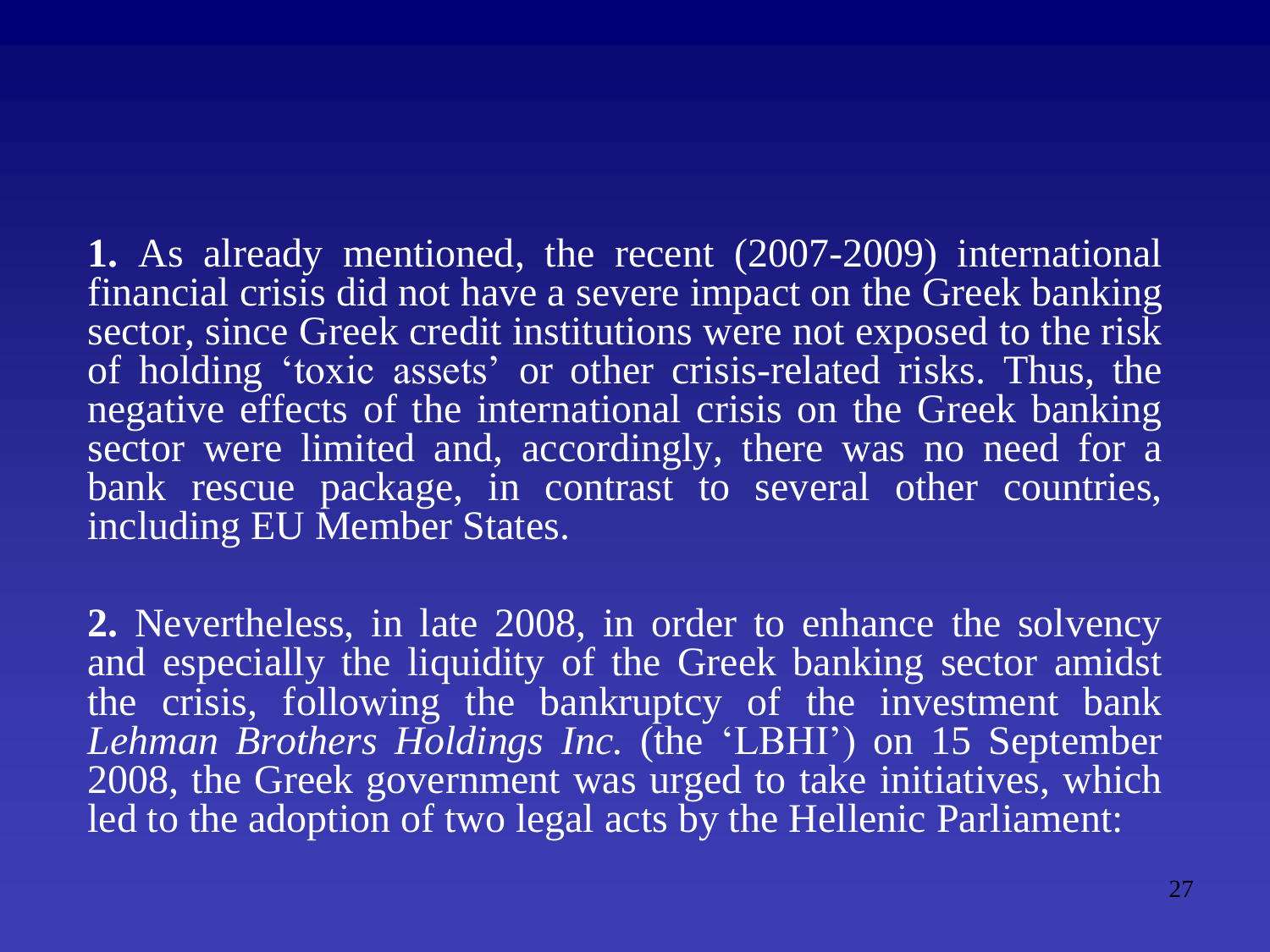**(a)** By virtue of Law 3714/2008, adopted immediately after LBHI's bankruptcy, the level of deposit guarantees provided by the then existing Hellenic Deposit Guarantee Fund was raised to €100,000 (from €20,000 previously) per depositor (for each credit institution), in order to enhance depositors' confidence in the banking sector (successfully averting a potential bank run).

 **(b)** In addition, in December 2008 the Greek government adopted a 'recovery program' (widely known as 'the 28bn euro package') under Law 3723/2008 *"For the enhancement of liquidity of the economy in response to the impact of the international financial crisis".* This program was mainly aimed at the enhancement of liquidity conditions in the banking system.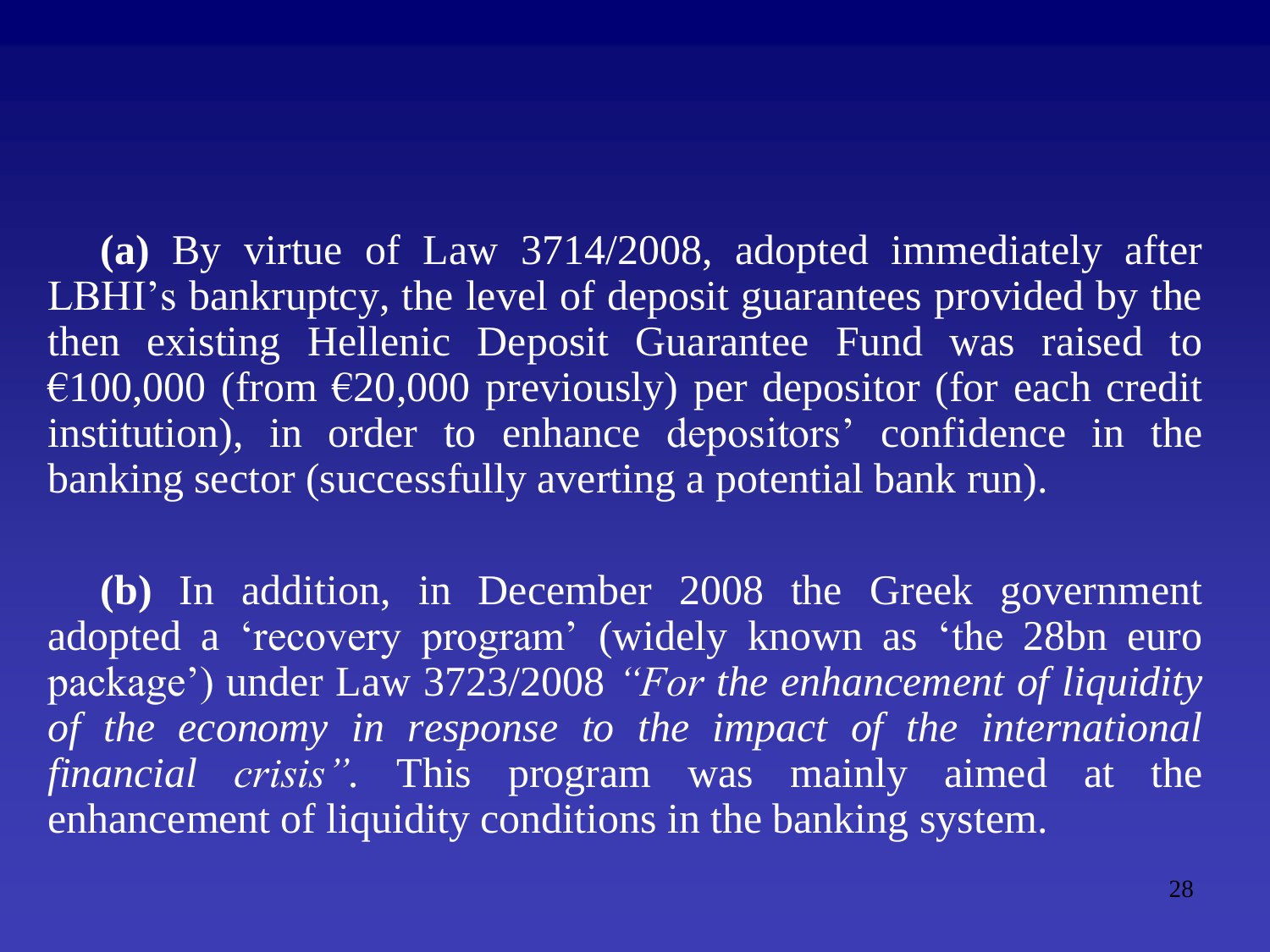According to this Law's provisions, the government took the following liquidity-support measures in aid of Greek credit institutions:

- **(i)** A capital support of €5 billion, through capital increases with the issue of preference shares rendering a fixed annual return of 10% (the 'first pillar')
- **(ii)** Issuance of bank bond guarantees (with commission) worth €15 billion in order to facilitate fund-raising on international markets and bolster their liquidity (the 'second pillar')
- **(iii)** Issuance of 'special' Greek government bonds (also with commission worth  $\epsilon$ 8 billion, in order to further bolster their liquidity and to ensure competitive terms for the financing of small and medium enterprises, and also housing Ioans for households (the 'third pillar')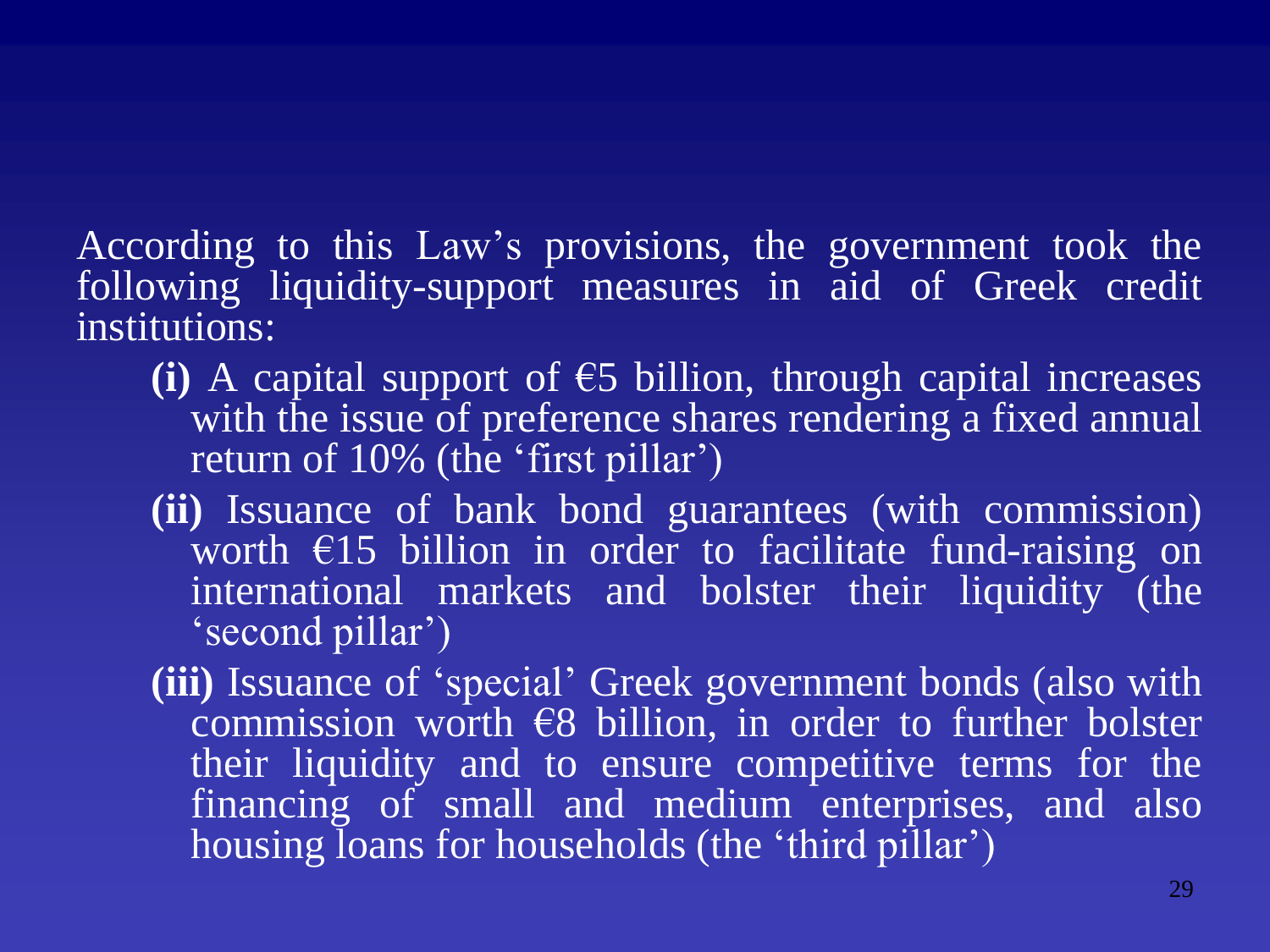**3.** All these support measures fall into the category of state subsidies under EU competition law and were authorised by the European Commission as state aid compatible under Article 107, paragraph 3(b), of the Treaty on the Functioning of the European Union.

*It is also worth mentioning that in February 2009 the Hellenic Deposit Guarantee Fund was transformed into the Hellenic Deposit and Investment Guarantee Fund (hereinafter the 'HDIGF') pursuant to Law 3746/2009. The major development was the establishment of an 'investor compensation scheme', alongside the 'deposit guarantee scheme', in order to ensure that the customers of Greek credit institutions providing investment services would be adequately covered in accordance with the provisions of Directive 97/9/EC of the European Parliament and of the Council "on investor compensation schemes".*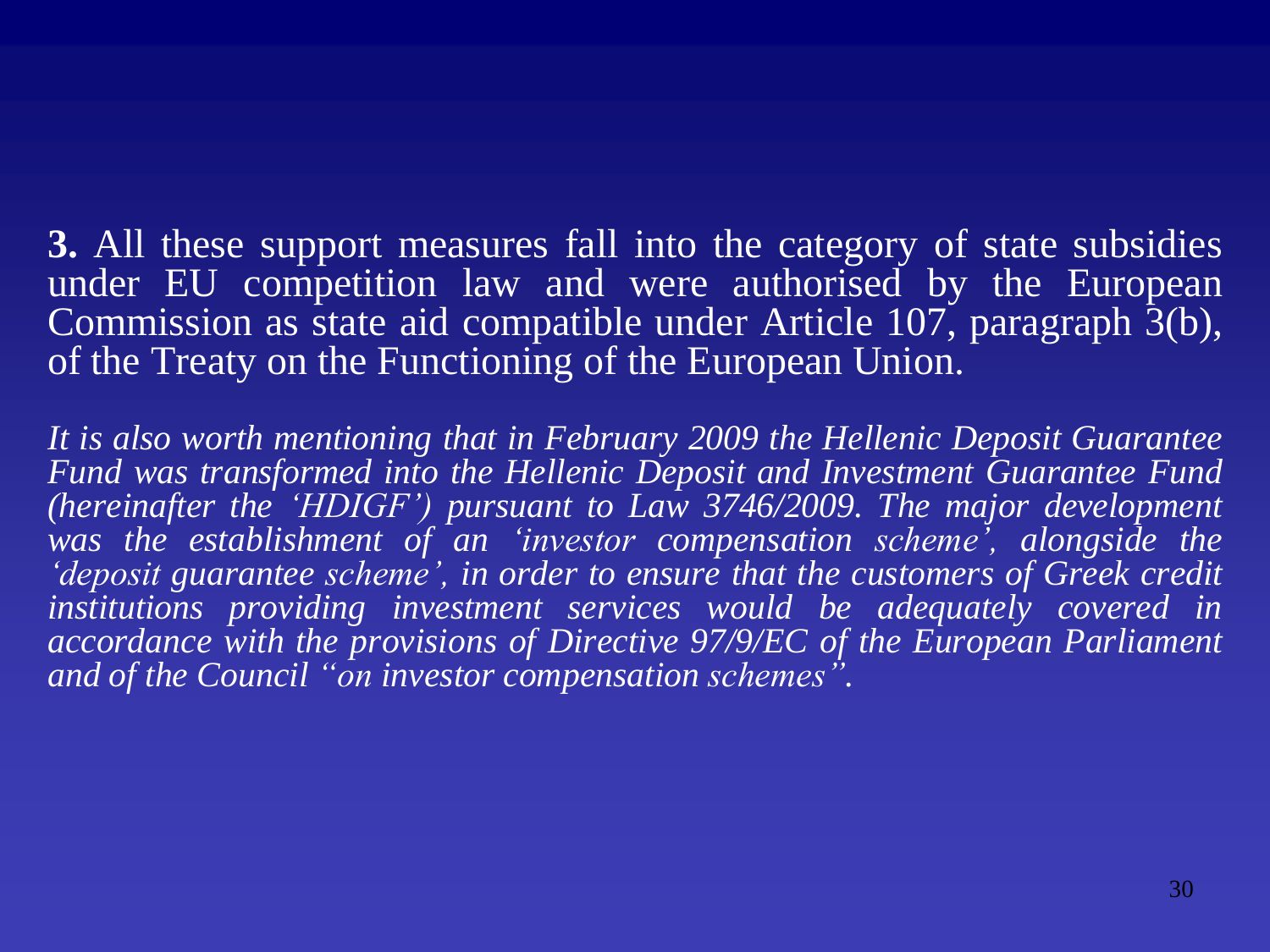**4.** After the onset of the Eurozone fiscal crisis in 2010, however, the need to reinforce the stability of the Greek banking sector became imperative. This triggered important initiatives, which made use of:

- ear-marked institutional measures,
- micro-prudential supervisory and regulatory measures, and
- reorganisation measures and resolution tools.

In addition, the 'second pillar' of Law 3723/2008 (on p. 28 above) has been further reinforced on three (3) occasions, in 2010 with  $\epsilon$ 15 billion and in 2011 with an additional  $\epsilon$ 25 billion, and another  $\epsilon$ 30 billion.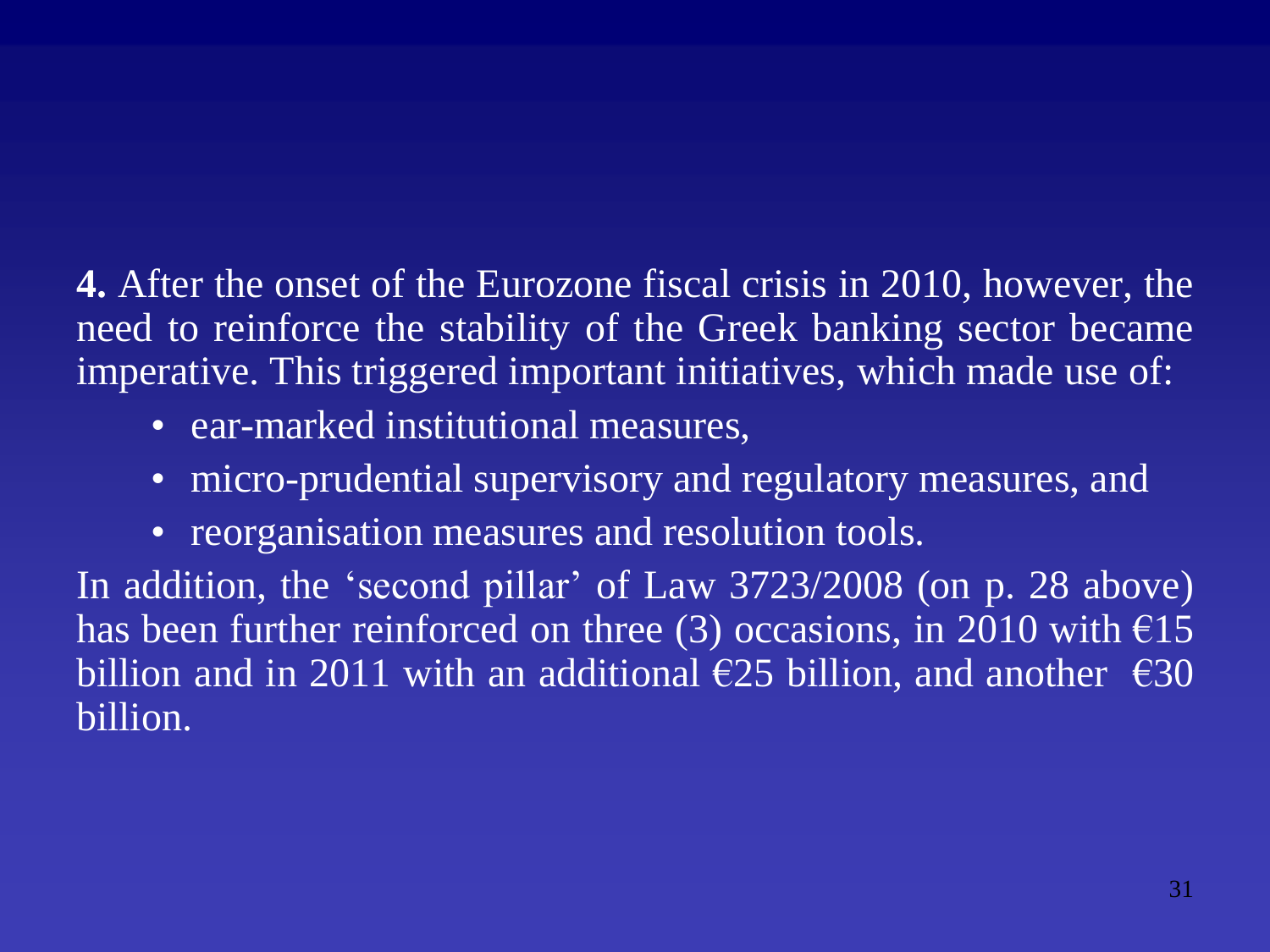**E. Institutional arrangements after the Eurozone fiscal crisis**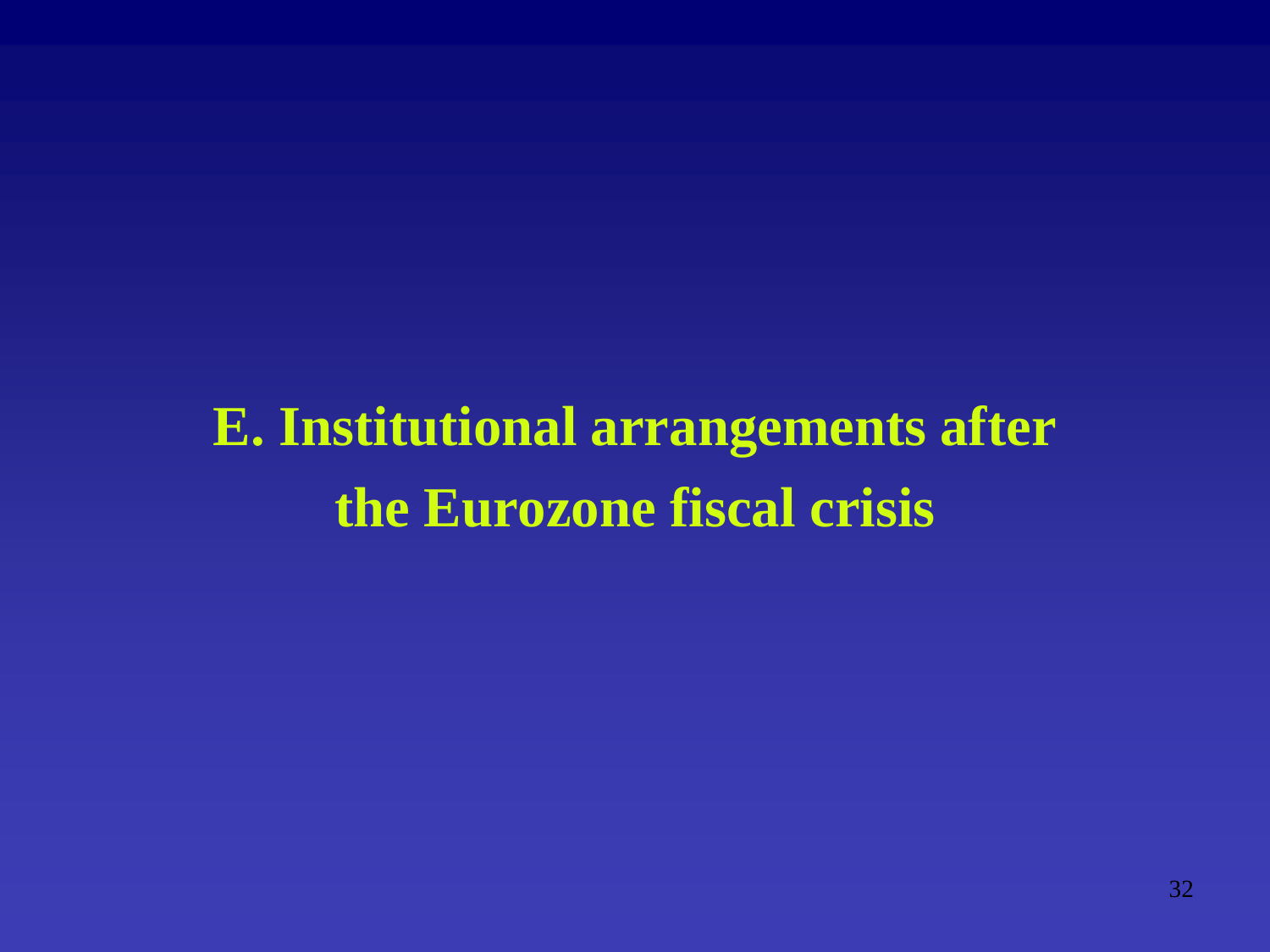

*Source :* J. C. Shambaugh. *The Euro's Three Crises,* Brookings Papers on Economic Activity, Spring 2012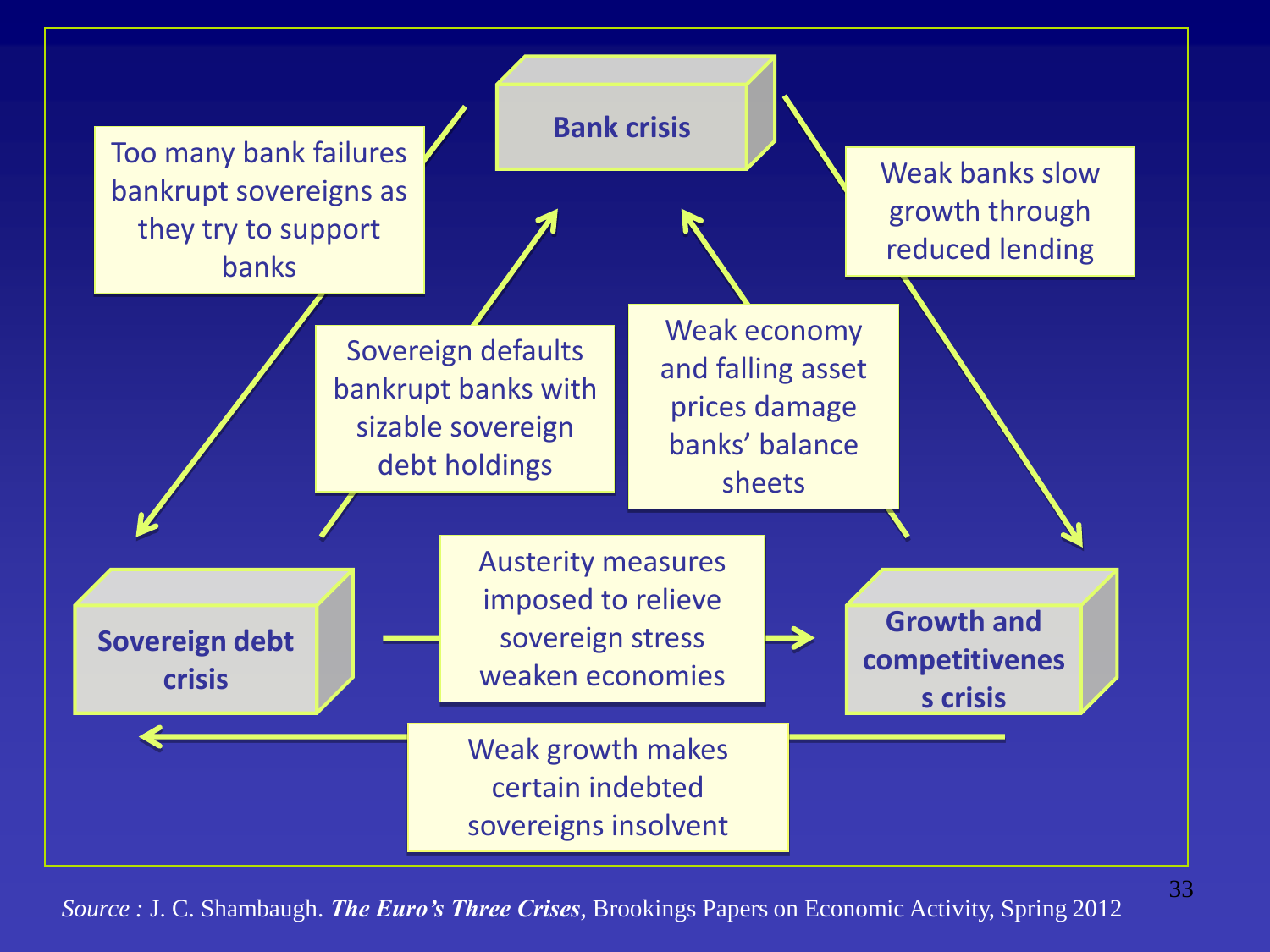**1. The 'trilemma' during a banking crisis with regard to credit institutions exposed to insolvency**

- Winding-up of credit institutions activation of the Deposit Guarantee Scheme
- Recapitalisation of 'systemically important' credit institutions
- Resolution of not 'systemically important' credit institutions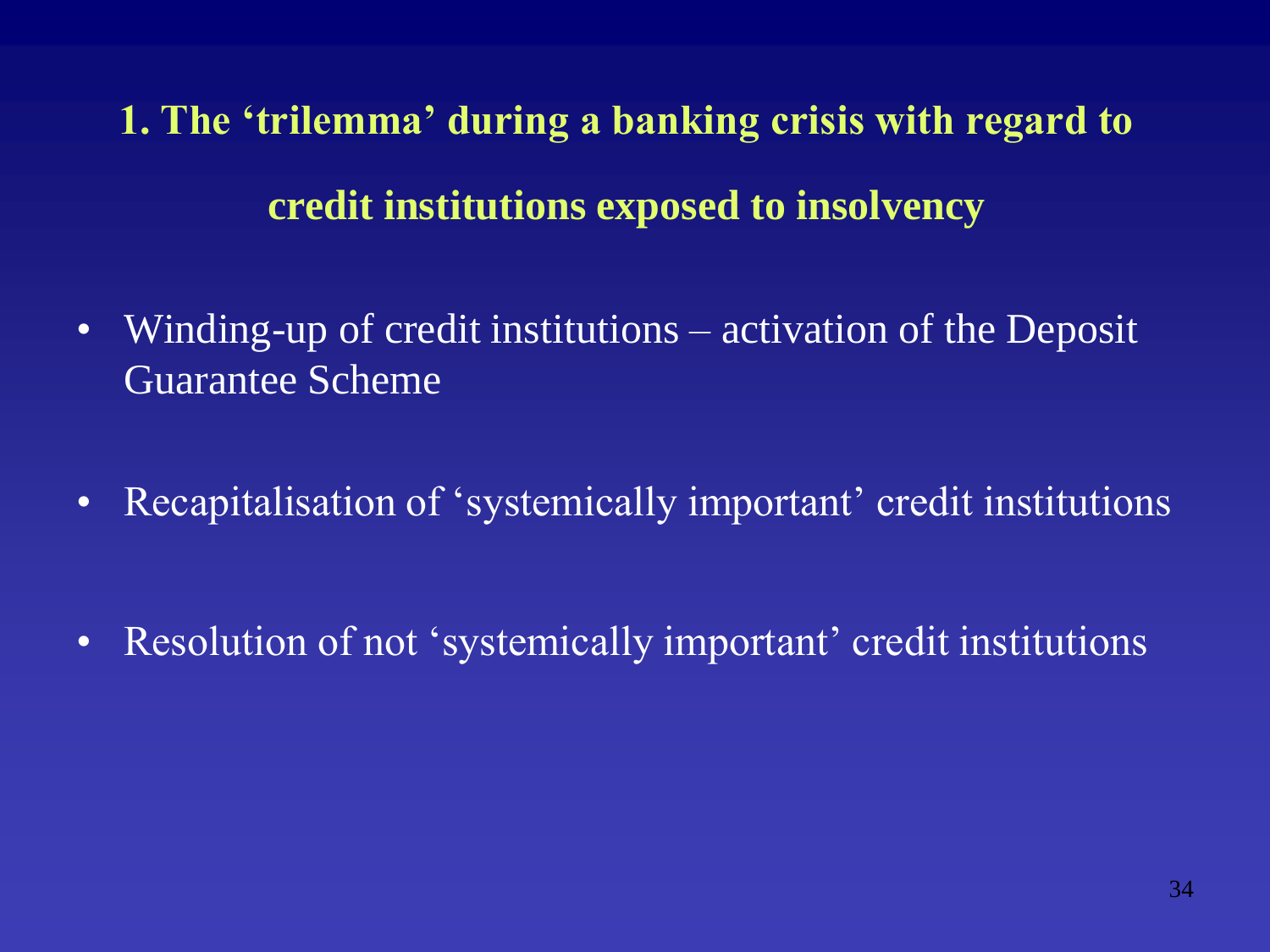**(a)** The Hellenic Financial Stability Fund (hereinafter the 'HFSF') was established in 2010 by Law 3864/2010 as a legal person of private law. This Law is in force today as amended repeatedly.

**(b)** The HFSF has full legal capacity and the right to bring an action in court (*locus standi*), and it does not come under the public sector. It enjoys administrative and financial independence, and operates exclusively in accordance with the rules of private economy

**(c)** Its capital has been set at €50 billion from the financial support mechanism for the Greek economy by euro area Member States, the European Central Bank and the International Monetary Fund.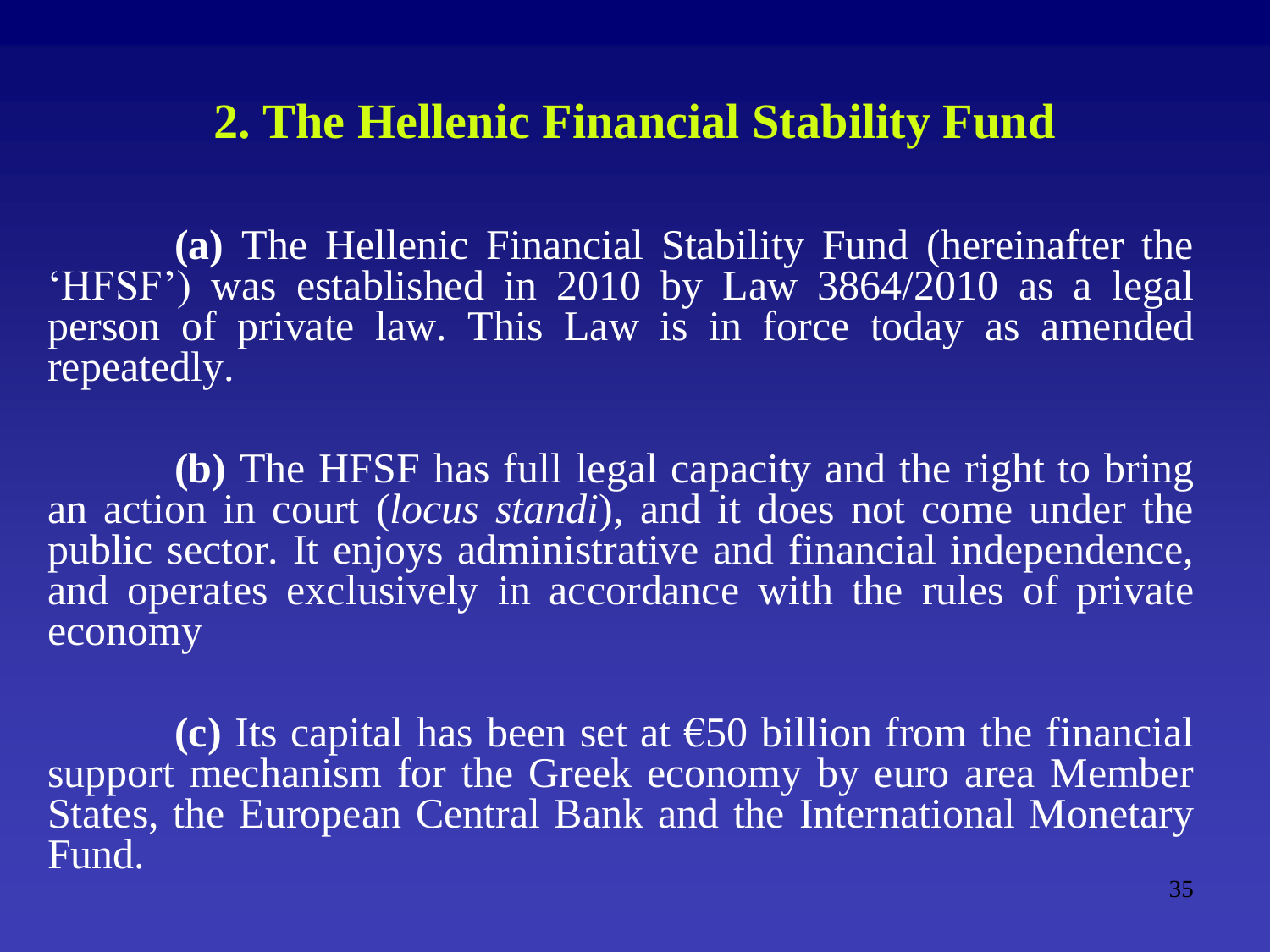**(d)** The objective of the HFSF is to maintain the stability of the Greek banking sector by:

• providing equity capital to 'systemically important' Greek credit institutions, in case a credit institution faces capital adequacy problems as laid down in Law 3864/2010,

- providing equity capital to bridge banks, and
- acting, temporarily, as a resolution fund.

*In pursuing this objective, the HFSF has to manage its capital and assets and exercise the rights ensuing from its capacity as shareholder of credit institutions in a way that:*

- *preserves the value of its assets,*
- *minimises risks for Greek taxpayers, and*
- *does not hamper or distort competition in the banking sector.*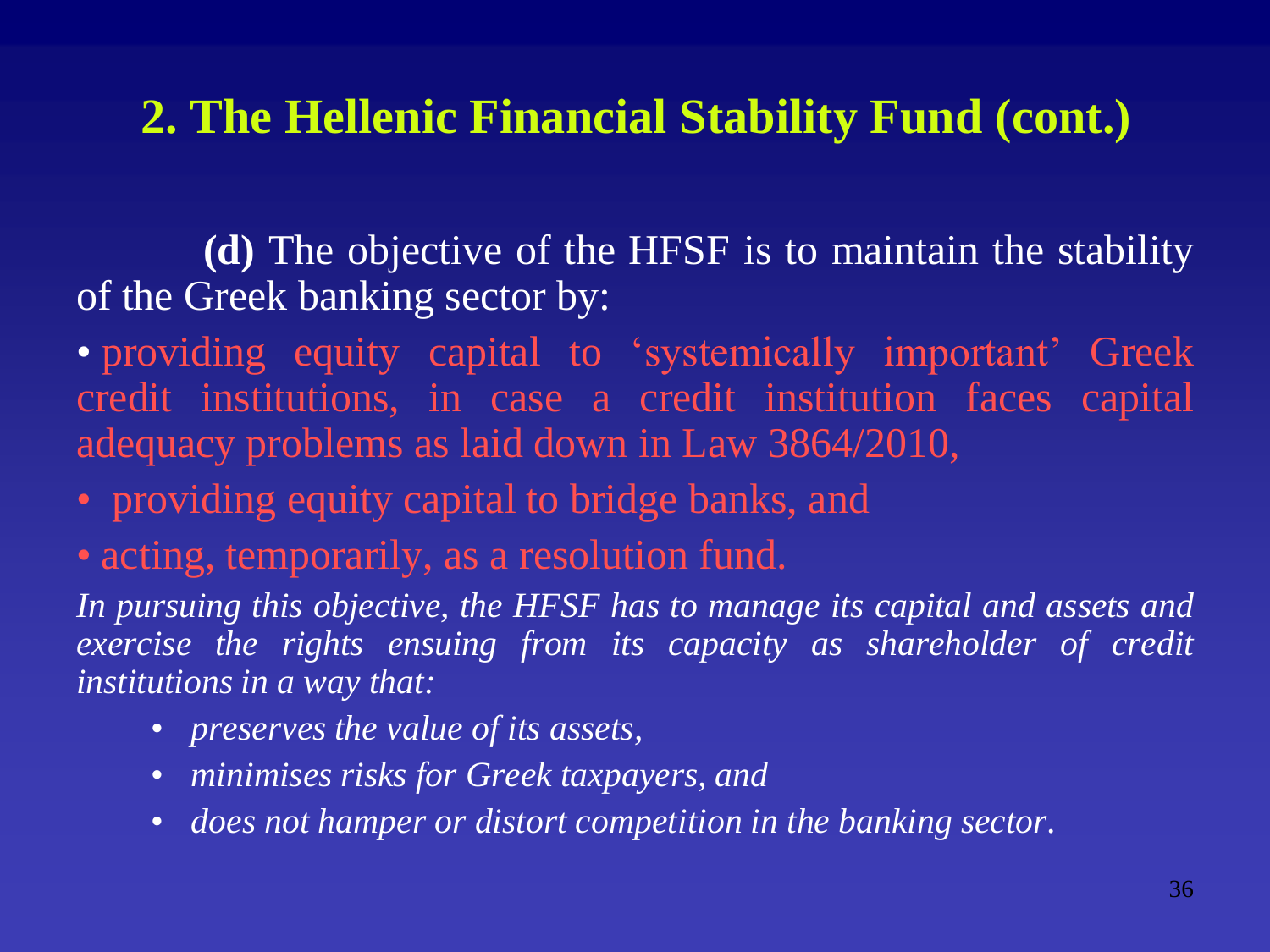**(e)** On the other hand, it is not up to the HFSF to provide liquidity to Greek credit institutions, which is exclusively granted by the European Central Bank (in the course of its open market operations) and the Bank of Greece (through the 'Emergency Liquidity Assistance' in its capacity as lender of last resort).

**(f)** According to the amendments introduced by Law 4051/2012, the governance of the HFSF has been delegated to two bodies: the General Board and the Executive Committee. The General Board consists of seven (7) members and the Executive Committee of three (3) members (including its General Manager).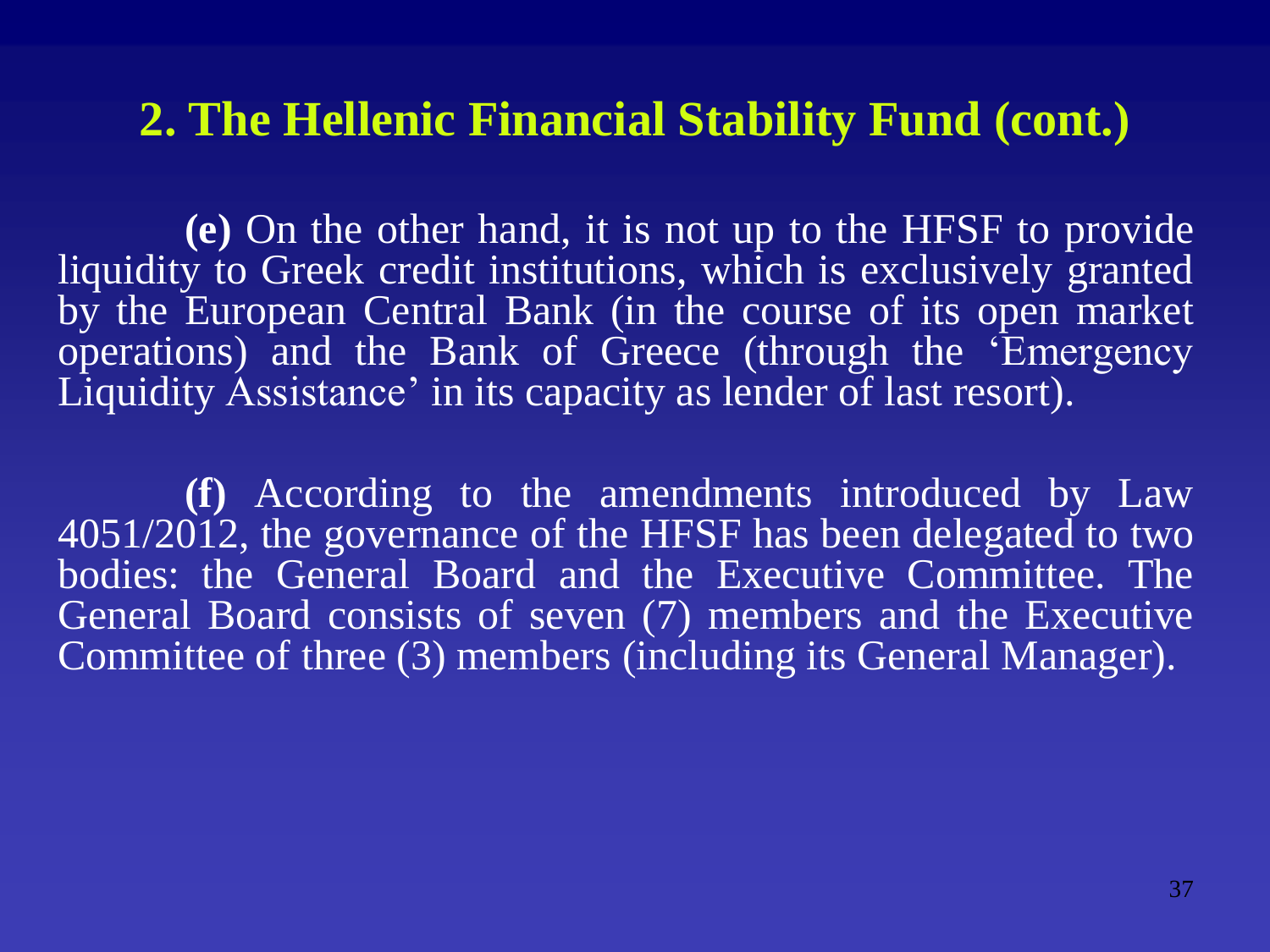**(g)** It is worth noting that, with regard to the systemically important banks, the HFSF's shareholders' rights have been graduated as follows:

- full rights, if the HFSF were to participate in the capital increase with more than 90%,
- restricted rights in the opposite case.

*This graduation has been introduced in order to create incentives for the maximum possible participation of the private sector in the recapitalisation of the four (4) systemically important institutions (NBG, Piraeus Bank, Alpha Bank and Eurobank). The 90% threshold has not been achieved only by the latter.*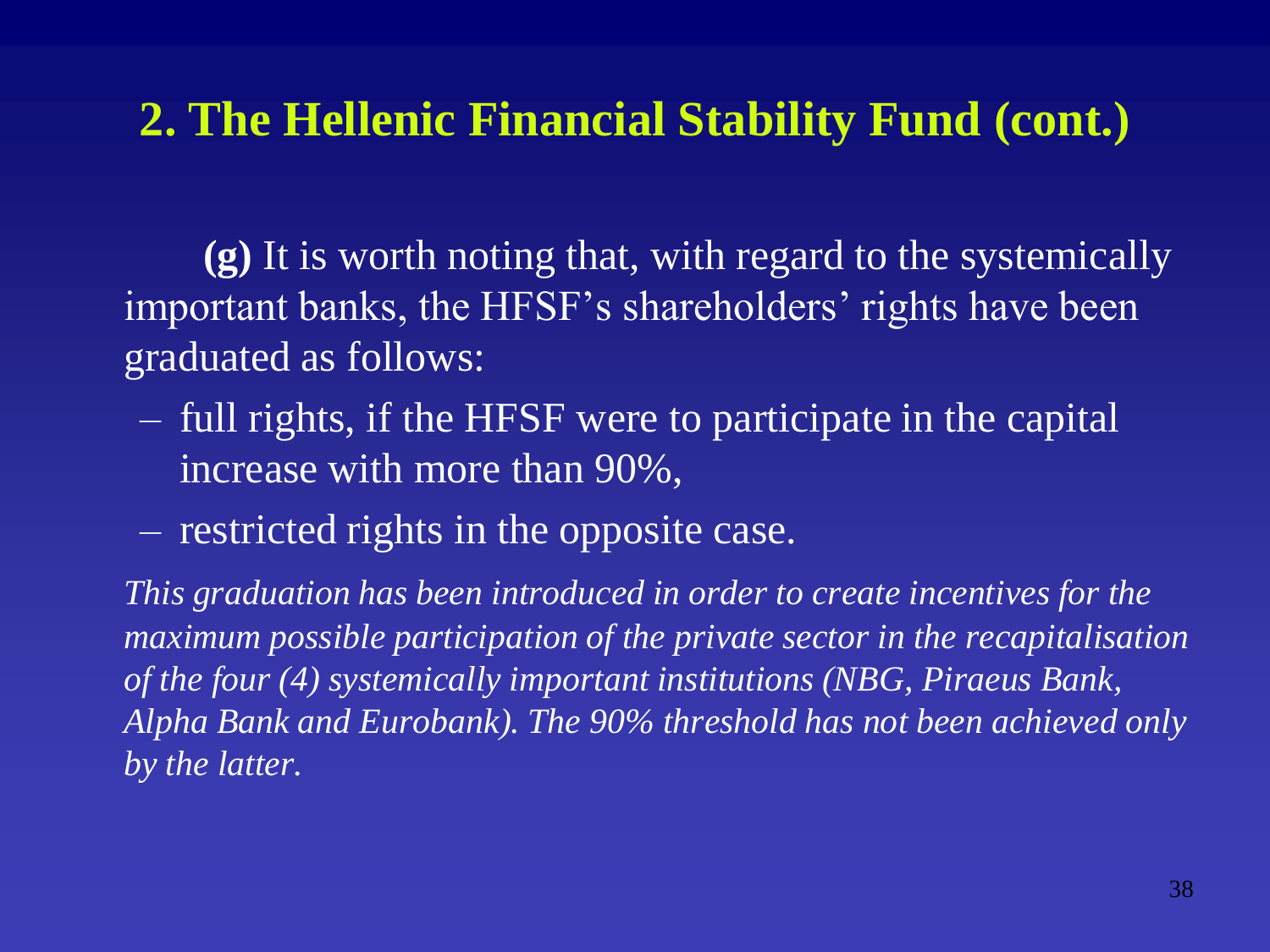**(h)** Finally, it is also noteworthy that the HFSF, as a major shareholder of the systemically important credit institutions, has the right to appoint up to two members in their Board of Directors.

This is on top of the representative appointed by the Hellenic Republic according to the provisions of Law 3723/2008.

It goes without saying that the corporate governance of these *credit institutions has been totally altered, especially if one takes also into account the role that the Monitoring Trustees, which have been appointed on behalf of the European Commission due to the state aid that has been provided to them, play on their decision-making processes.*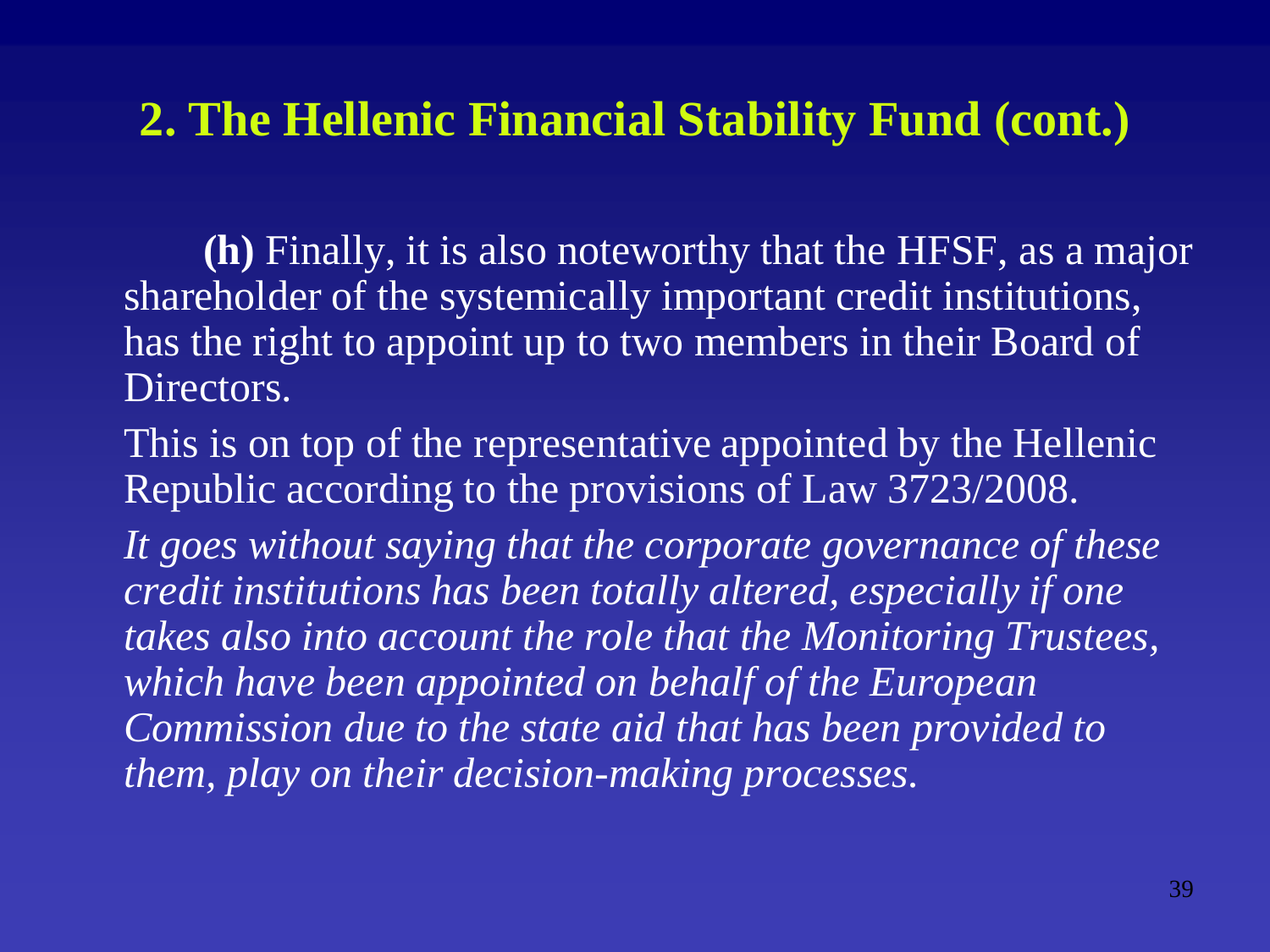### **3. Resolution tools and resolution authority**

According to the provisions of Law 4021/2011 (amending the basic Banking Law 3601/2007), two (2) resolution tools were introduced in Greek law, which may be initiated for the sake of protecting financial stability and boosting public confidence in the banking sector. The Law contains detailed provisions on the conditions under which these tools can be activated, for systemically not important credit institutions, such as the impossibility of taking alternative measures of equivalent effect:

 **(a) t**he sale of specific assets and liabilities (including the deposits covered by the DGS) of an insolvent credit institution to another credit institution (article 63D of Law 3601/2007),

 **(b)** the sale of specific assets and liabilities (including the deposits covered by the DGS) of an insolvent credit institution to a 'bridge bank' (article 63 E of Law 3601/2007),

in both cases with the withdrawal of the former's license (which is set under liquidation).

The Bank of Greece (Committee on Resolution Measures) is acting as 'resolution authority'.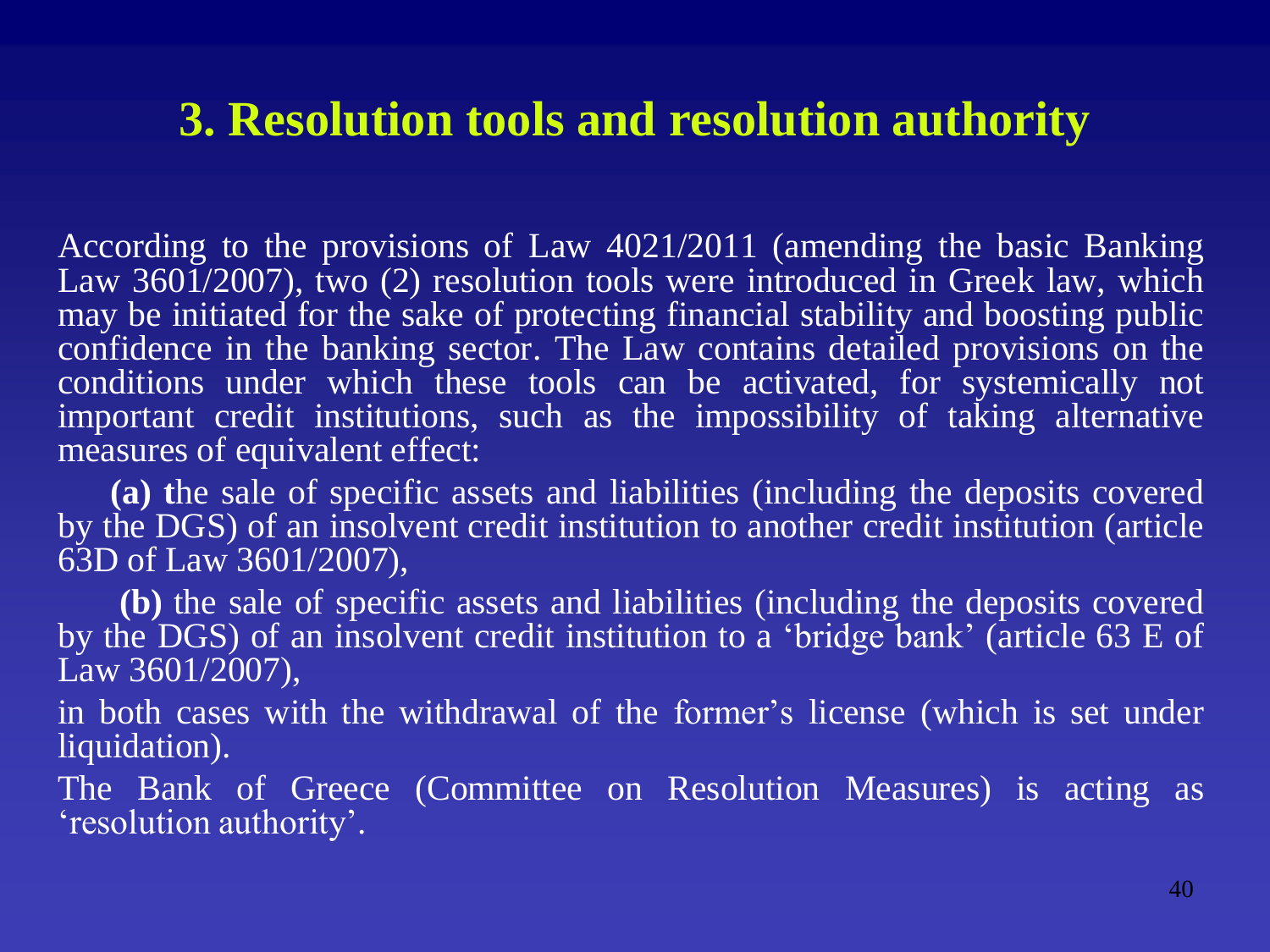### **4. The 'resolution fund' of the HDIGF**

**1.** In accordance with the provisions of Article 7 of Law 4021/2011, a 'resolution fund' was established in 2011, as the third pillar of the HDIGF. This fund is the only pillar of the HDIGF which is not (yet) premised on provisions of European law.

**2.** The resolution fund, which is independent from the other two pillars (the deposit guarantee scheme and investor compensation scheme), provides funding, either in the case of the transfer of a credit institution's assets to another credit institution or another entity, or if a bridge bank is established under the provisions of Articles 63D and 63E of Law 3601/2007. The participation of all Greek credit institutions (as well as Greek branches of credit institutions from third countries, non-EU Member States) in the resolution fund is mandatory, as well as the payment of contributions to it.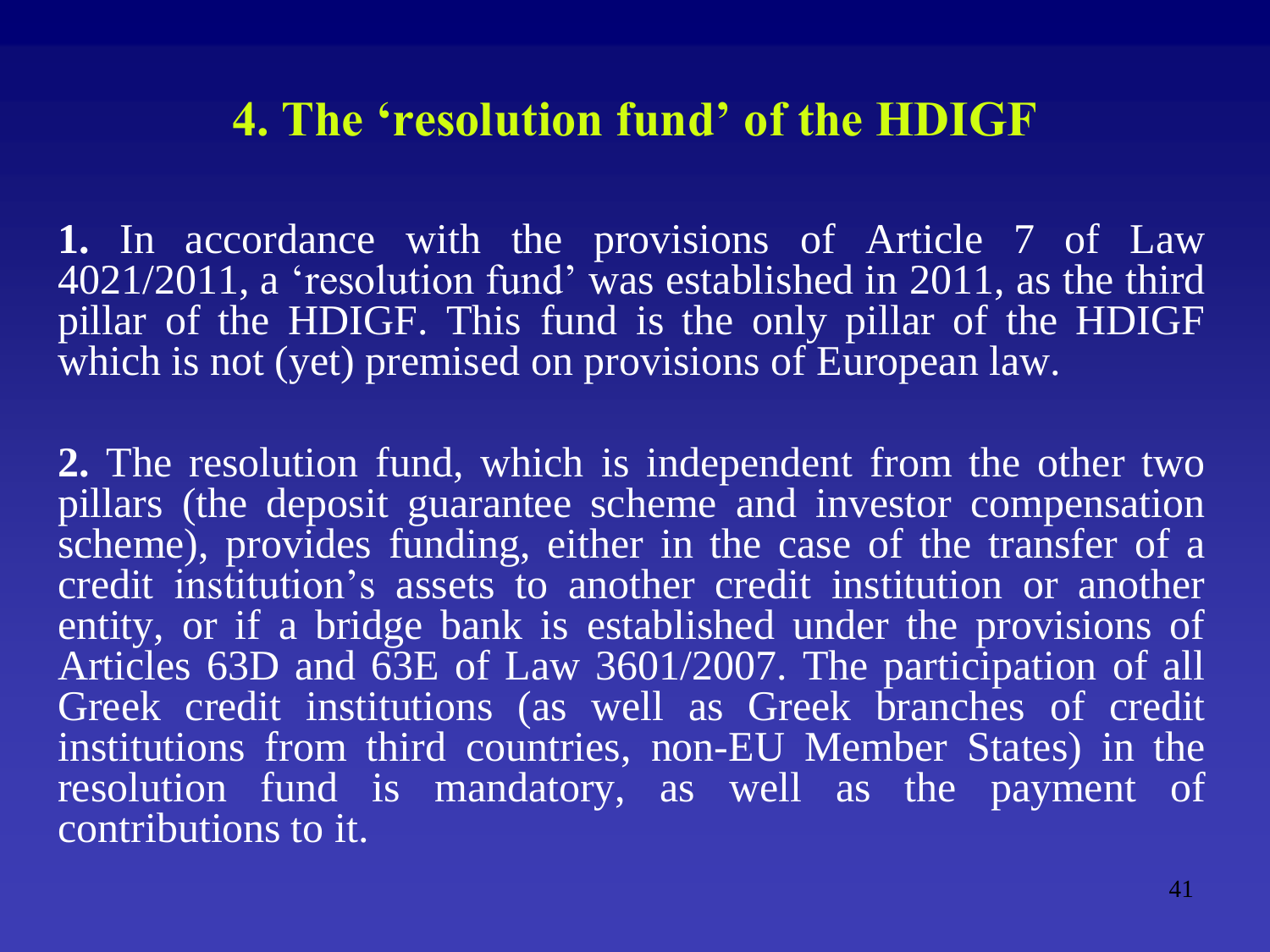# **4. The 'resolution fund' of the HDIGF (cont.)**

**3.** In this context, it is also worth mentioning that according to paragraph 12 of Article 9 of Law 4051/2012 (amending Law 3864/2010 on the HFSF), for a transitional period of twelve (12) months from the date of enactment of that Law, it is the HFSF which will cover the 'funding gap'.

*In the author's view, this provision is adequate, taking into account that imposing additional contributions on credit institutions for funding the 'resolution scheme' of the HDIGF (given the current liquidity strains) would not be appropriate (especially to the extent that the Ministry of Finance, Bank of Greece and HFSF have decided, in the course of the recent restructuring of the Greek banking sector, to apply existing resolution tools laid down in Articles 63D and 63E of Law 3601/2007 to several credit institutions).*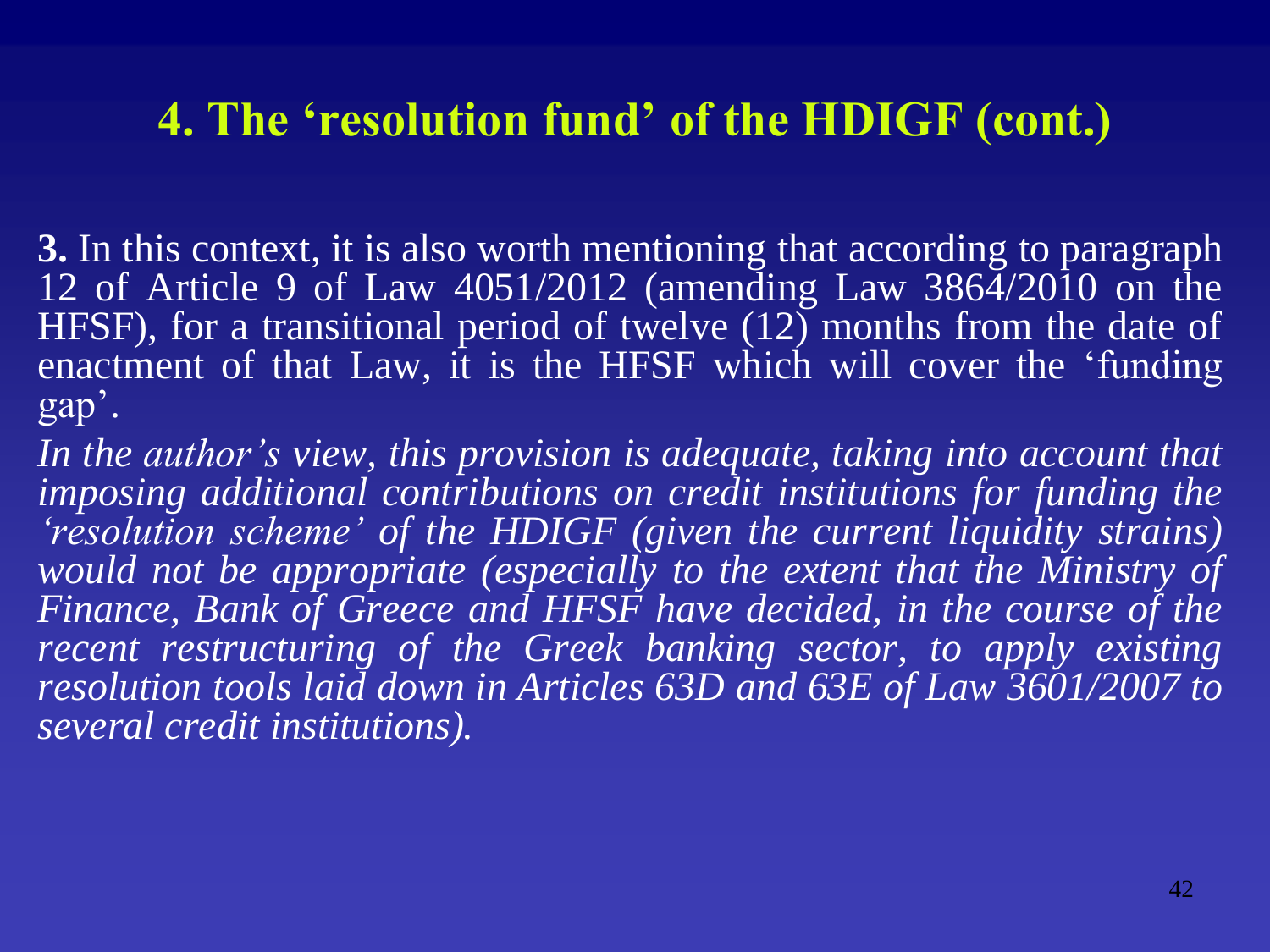#### **TABLE 2**

**Amounts that the Hellenic Financial Stability Fund (HFSF) has disbursed to cover the funding gap in banks that were resolved and for the capital provided to Transitory Credit Institutions (Bridge Banks)**

| <b>Resolved Bank</b>                                                                                       | <b>Status</b>                                                                  | Date $(m/y)$ | Amount $(\epsilon)$ | <b>Purpose</b> |  |
|------------------------------------------------------------------------------------------------------------|--------------------------------------------------------------------------------|--------------|---------------------|----------------|--|
| <b>Proton Bank</b>                                                                                         | <b>Transitory Credit Institution (Bridge Bank)</b>                             | 10/2011      | 259.621.860         | Funding gap    |  |
| <b>Proton Bank</b>                                                                                         | <b>Transitory Credit Institution (Bridge Bank)</b>                             | 10/2011      | 515.000.000         | Capital        |  |
| T-Bank                                                                                                     | Purchase and assumption by Hellenic Postbank                                   | 226.956.514  | Funding gap         |                |  |
| Three Cooperative<br>Banks <sup>*</sup>                                                                    | Deposits Acquisition by National Bank of<br>Greece (NBG)                       | 03/2012      | 320.484.480         | Funding gap    |  |
| <b>ATE Bank</b>                                                                                            | Purchase and assumption by Piraeus Bank                                        | 07/2012      | 7.470.717.000       | Funding gap    |  |
| <b>Hellenic Postbank</b>                                                                                   | <b>Transitory Credit Institution (Bridge Bank)</b>                             | 01/2013      | 3.732.554.000       | Funding gap    |  |
| <b>Hellenic Postbank</b>                                                                                   | <b>Transitory Credit Institution (Bridge Bank)</b>                             | 01/2013      | 500.000.000         | Capital        |  |
| <b>FBB</b>                                                                                                 | Purchase and assumption by National Bank of<br>Greece (Bridge Bank)            | 05/2013      | 349.550.000         | Funding gap    |  |
| <b>PROBANK</b>                                                                                             | Purchase and assumption by National Bank of<br>07/2013<br>Greece (Bridge Bank) |              | 237.550.000         | Funding gap    |  |
| <b>TOTAL AMMOUNT</b> $(\epsilon)$                                                                          |                                                                                |              | 13.612.433.854      |                |  |
| TOTAL Funding gap amount $(\epsilon)$                                                                      | 12.597.433.854                                                                 |              |                     |                |  |
| TOTAL Capital amount $(\epsilon)$                                                                          |                                                                                |              | 1.015.000.00        |                |  |
| * Achaiki, Lamias, Limnou-Lesvou                                                                           |                                                                                |              |                     |                |  |
| Source: Hellenic Financial Stability Fund (2013), First Half 2013 Activities Report, 30 July<br>$\sqrt{2}$ |                                                                                |              |                     |                |  |

43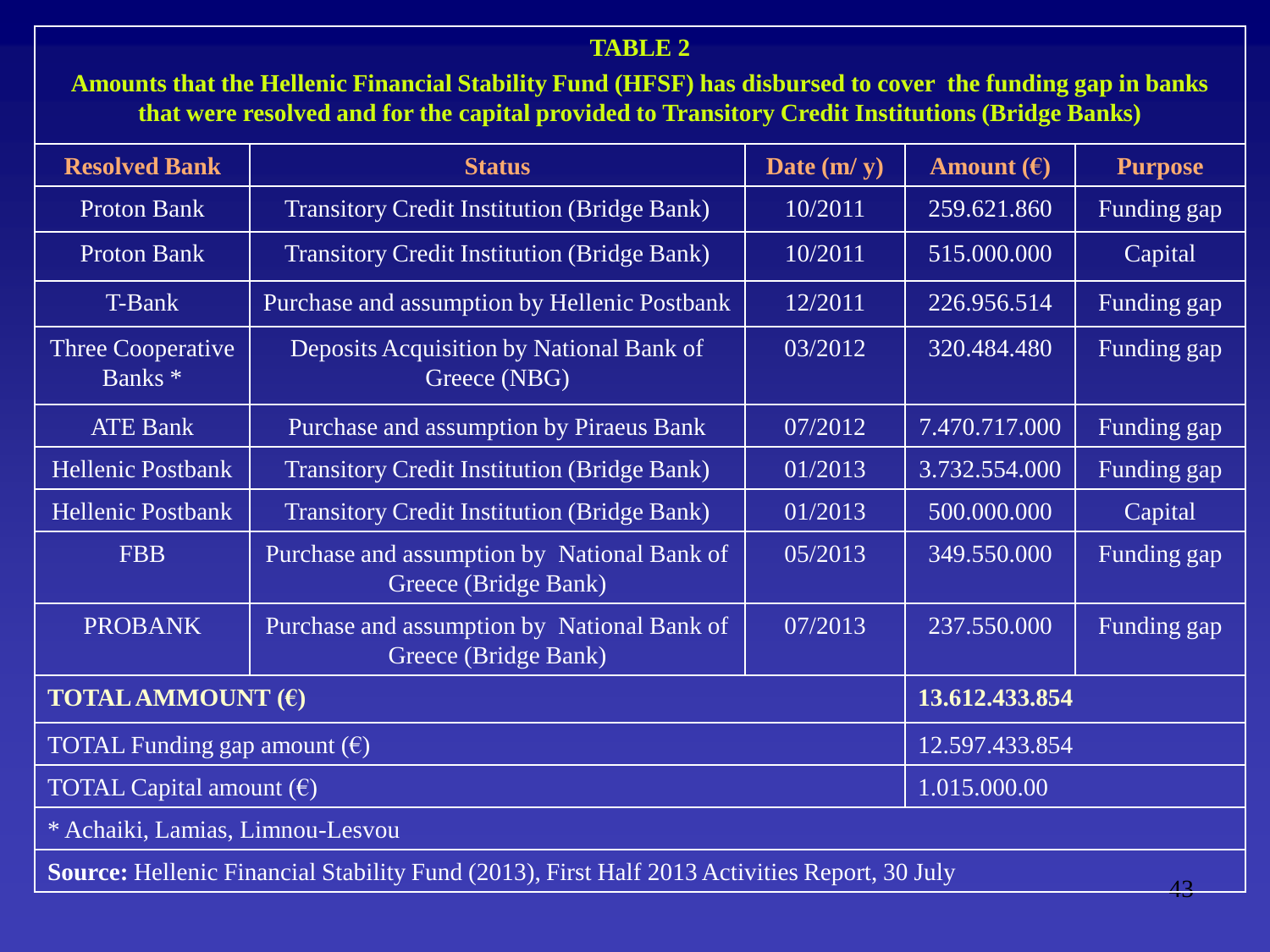| <b>Table 3</b><br><b>Bank acquisitions</b> |                               |                                        |                     |                                                                                                                                                                                                                                                                                                                                                      |  |
|--------------------------------------------|-------------------------------|----------------------------------------|---------------------|------------------------------------------------------------------------------------------------------------------------------------------------------------------------------------------------------------------------------------------------------------------------------------------------------------------------------------------------------|--|
| <b>Acquired Bank</b><br>/ Branch           | <b>Acquirer</b>               | Date of<br><b>Acquisition</b><br>(m/y) | Amount $(\epsilon)$ | <b>Comments</b>                                                                                                                                                                                                                                                                                                                                      |  |
| Geniki Bank                                | <b>Piraeus</b><br><b>Bank</b> | 12/2012                                | 1.000.000           | According to the agreement and the necessary<br>following the financial<br>adjustments<br>due<br>diligence, Societe Generale (Geniki<br>Bank's<br>parent company) proceeded with a capital<br>support of Geniki Bank of €297.000.000 while<br>it also subscribed for a bond issued by Piraeus<br>Bank for an amount equal to $\epsilon$ 163.000.000. |  |
| Emporiki Bank                              | Alpha<br><b>Bank</b>          | 02/2013                                | $\mathbf{1}$        | According to the agreement and the necessary<br>adjustments following the financial<br>due<br>diligence, Crédit Agricole (Emporiki Bank's<br>parent company) proceeded with a capital<br>support of Emporiki Bank of €2.893.000.000<br>while it also subscribed for a $£150,000,000$<br>convertible bond issued by Alpha Bank                        |  |
| <b>Bank of</b><br>$Cyprus*$                | Piraeus<br><b>Bank</b>        | 03/2013                                |                     | On 18/06/2013, the HFSF disbursed to Piraeus<br>bank EFSF bonds with a nominal value of                                                                                                                                                                                                                                                              |  |
| <b>Cyprus Popular</b><br>Bank (CPB)**      | Piraeus<br><b>Bank</b>        | 03/2013                                | 524.000.000         | $\text{\textsterling}524.000.000$ so as to cover the capital needs<br>resulting from the transaction                                                                                                                                                                                                                                                 |  |
| Hellenic<br>Bank***                        | Piraeus<br><b>Bank</b>        | 03/2013                                |                     | 44                                                                                                                                                                                                                                                                                                                                                   |  |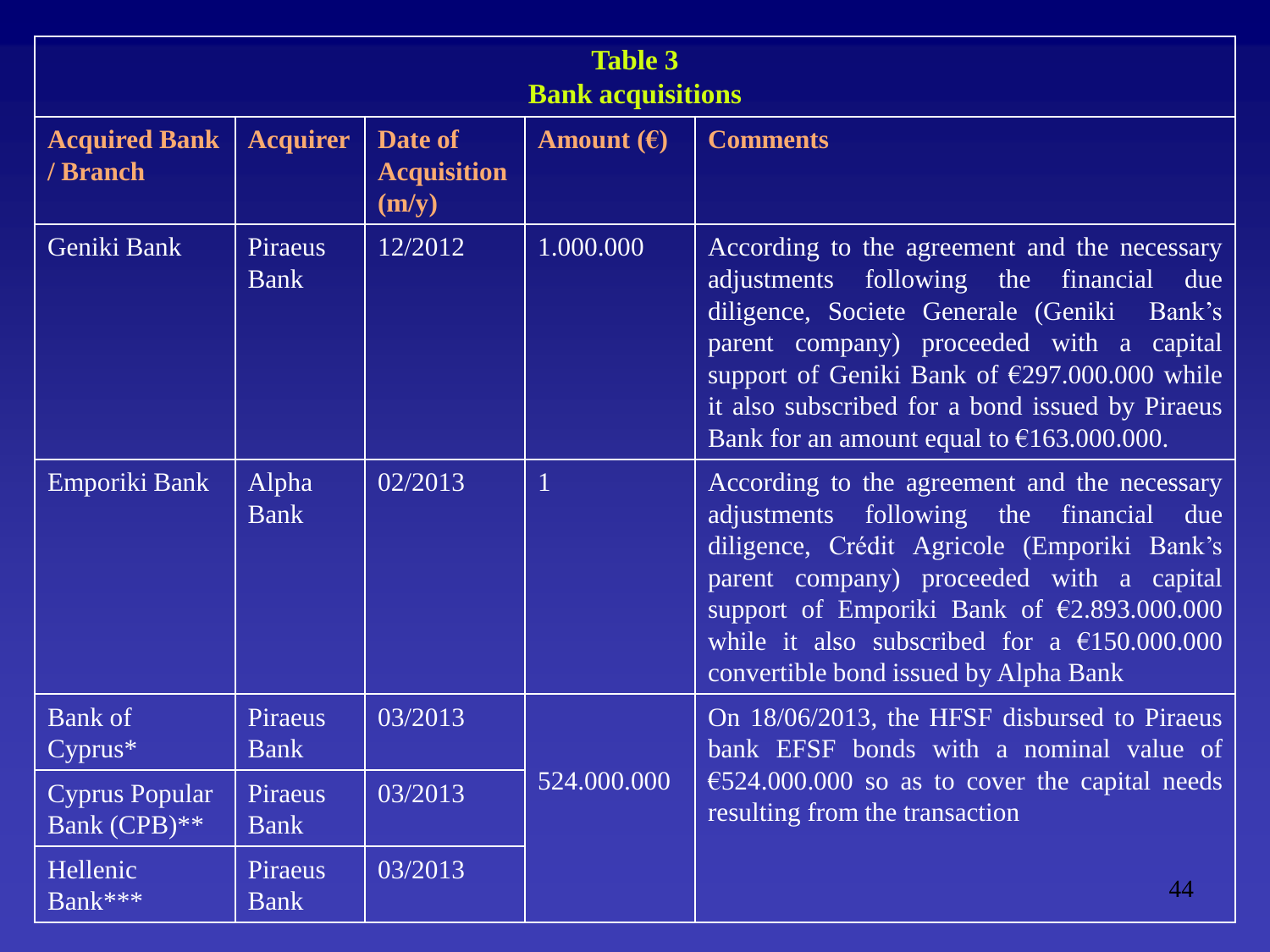| Table 3 (cont.)<br><b>Bank acquisitions</b>                                                                                                         |                               |                                        |                     |                                                                                                                                                                                                                                               |  |
|-----------------------------------------------------------------------------------------------------------------------------------------------------|-------------------------------|----------------------------------------|---------------------|-----------------------------------------------------------------------------------------------------------------------------------------------------------------------------------------------------------------------------------------------|--|
| <b>Acquired</b><br><b>Bank/Branch</b>                                                                                                               | <b>Acquirer</b>               | Date of<br><b>Acquisition</b><br>(m/y) | Amount $(\epsilon)$ | <b>Comments</b>                                                                                                                                                                                                                               |  |
| Millenium Bank                                                                                                                                      | <b>Piraeus</b><br><b>Bank</b> | 04/2013                                | 1.000.000           | Before the completion of the transaction,<br>Millennium's parent company BCP<br>capitalized the bank with $€413,000,000$<br>while it invested another $\epsilon$ 400.000.000 in<br>Piraeus' share capital increase via a private<br>placement |  |
| New Hellenic<br>Postbank                                                                                                                            | Eurobank                      | 07/2013                                | 681.000.000         | Eurobank agreed to pay a total<br>consideration of $\text{\textsterling}681.000.000$ in the form<br>of newly issued Eurobank ordinary shares                                                                                                  |  |
| <b>New Proton</b><br><b>Bank</b>                                                                                                                    | Eurobank                      | 07/2013                                | $\mathbf{1}$        | Under the terms of the sale, the HFSF<br>committed to recapitalize the bank prior to<br>its sale with an amount of $\text{\textsterling}395.000.000$                                                                                          |  |
| <b>TOTAL AMOUNT</b> $(\epsilon)$                                                                                                                    |                               |                                        | 1.207.000.002       |                                                                                                                                                                                                                                               |  |
| * Branch of Bank of Cyprus, Cyprus                                                                                                                  |                               |                                        |                     |                                                                                                                                                                                                                                               |  |
| <b>** Branch of Laiki Bank, Cyprus</b>                                                                                                              |                               |                                        |                     |                                                                                                                                                                                                                                               |  |
| *** Branch of Hellenic Bank, Cyprus                                                                                                                 |                               |                                        |                     |                                                                                                                                                                                                                                               |  |
| <b>Sources:</b> Hellenic Financial Stability Fund (2013), First Half 2013 Activities Report, 30 July and credit<br>45<br>institutions press release |                               |                                        |                     |                                                                                                                                                                                                                                               |  |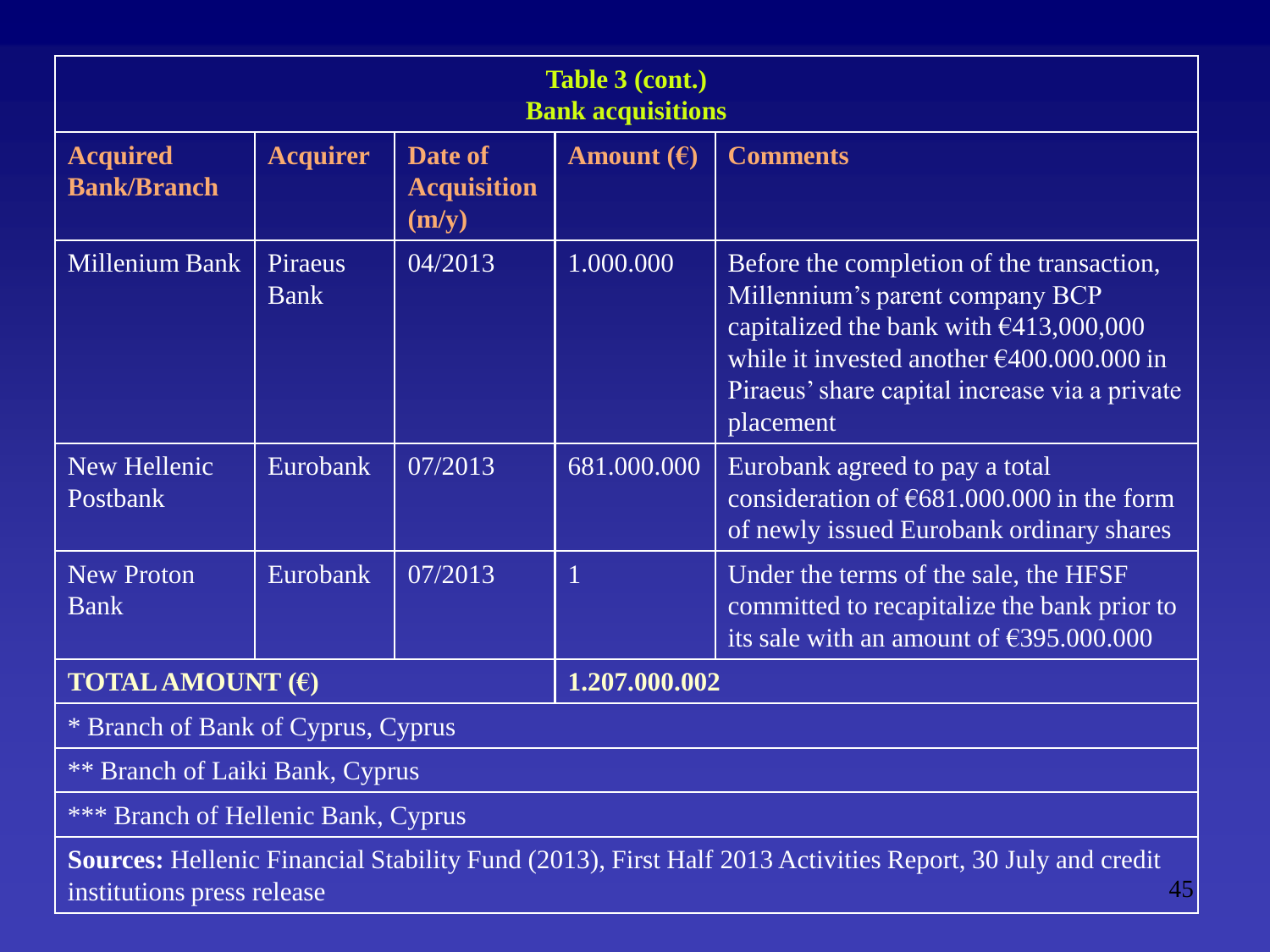# **5. The Greek banking sector today**

In September 2013, after the recent restructuring, the number of credit institutions operating in Greece has been reduced from 58 (in September 2011) to 45 but most importantly the degree of concentration has increased considerably. The GBS consists of:

- the 4 systemically important credit institutions which have been recapitalised by the HFSF,
- 4 Greek credit institutions which are subsidiaries of the above (of which only one is expected to remain as a separate legal entity) (all the above account for almost 90% of total deposits and assets)
- another 5 Greek credit institutions.
- thirteen (13) Greek cooperative banks (the number of which may also be reduced, once a relevant study of the Bank of Greece has been completed),
- the branches of fifteen (15) credit institutions incorporated in other EU Member States, and
- the branches of four (4) credit institutions incorporated in third countries (outside the EU).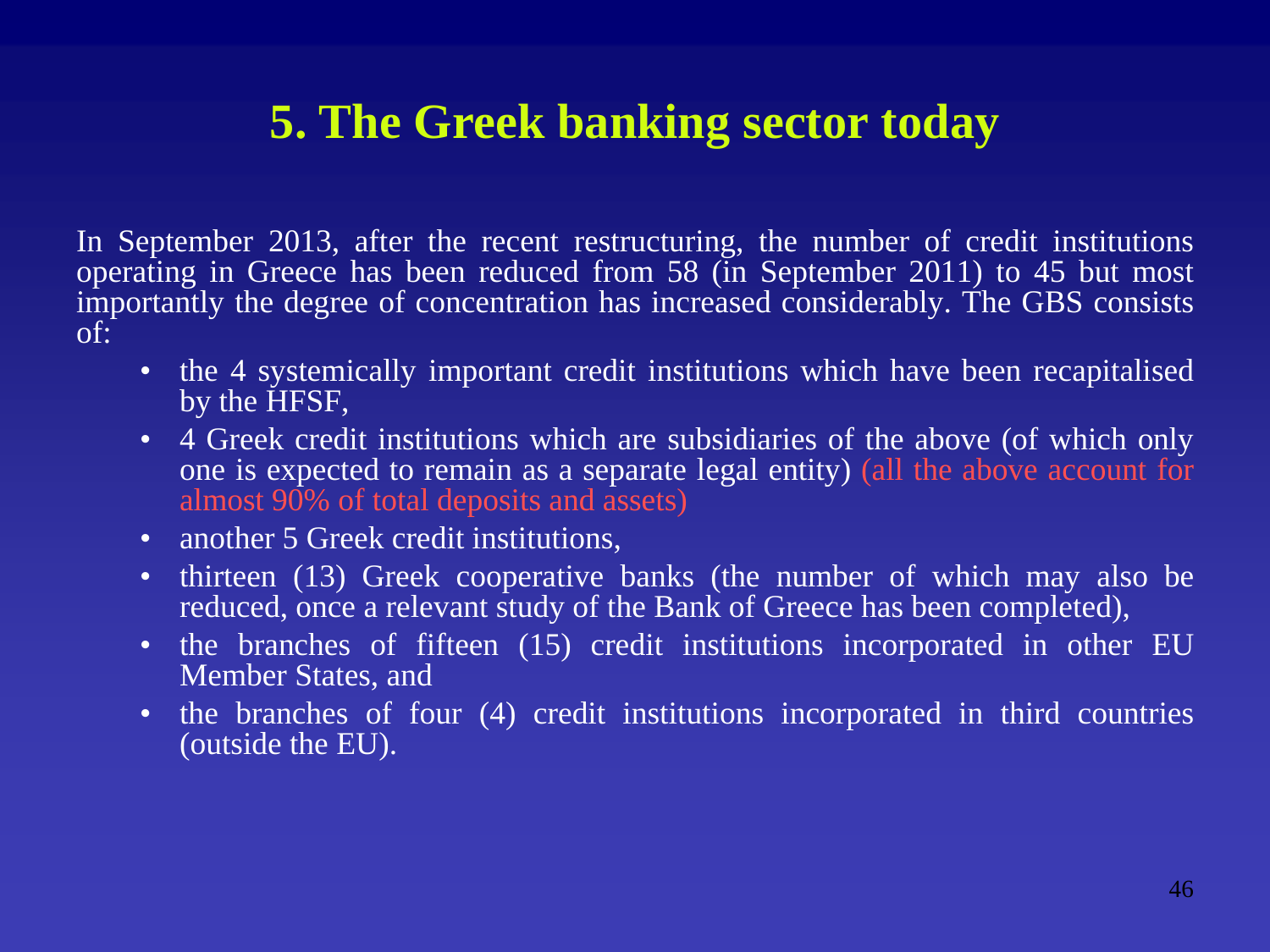# **F. Concluding remarks**

 **(a)** In the current conjuncture, the main challenges for the Greek banking sector are as follows:

 **(aa)** The first is the preservation of its solvency, with adequate recapitalisation from the private sector and, as a last resort, the Hellenic Financial Stability Fund. This has already been achieved for the four systemically important banks. In this respect, these credit institutions will also have to take in the coming months deleveraging initiatives on the basis of specific 'reorganisation plans'.

In any event, the primary objective is for private ownership to be maintained to the extent possible.

 **(ab)** The second is maintaining its liquidity, while creating conditions for gradual independence from European Central Bank and Bank of Greece financing.

 **(ac)** The third is granting credit to viable enterprises in order to support, as much as possible, the Greek economy's growth.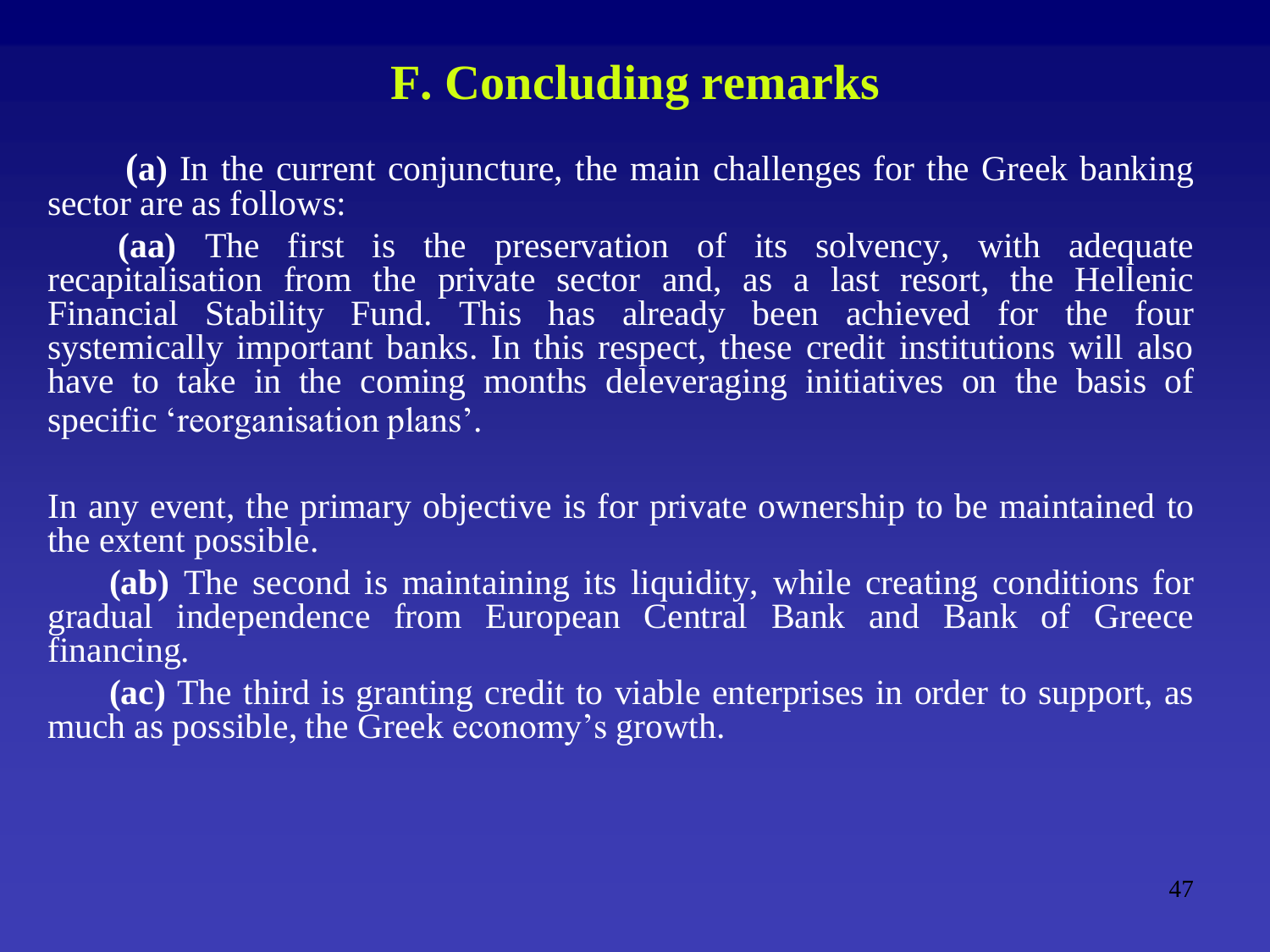### **F. Concluding remarks (cont.)**

**(b)** In the medium term, however, the Greek banking sector will also have to adapt to the European regulatory 'tsunami' underway. More specifically, Directive 2006/48/EC of the European Parliament and of the Council relating to the taking up and pursuit of the business of credit institutions (known as 'CRD'), already amended by Directive 2009/111/EC  $($ <sup>'</sup>CRD II<sup>'</sup>) and Directive 2010/76/EC (<sup>'</sup>CRD III'), has been replaced by Regulation 575/2013/EC ('CRR') and Directive 2013/36/EC ('CRD IV') transposing into European law the 'Basel III regulatory framework'. Greek credit institutions will have to be compliant by 1 January, 2014.

*In light of this, it can be rightly argued that the business model of EU credit institutions, including those in Greece is in the process of a considerable review (taking also into account the other EU regulatory developments (i.e., capital markets law, consumer protection law) and the proposals of the Liikanen Report).*